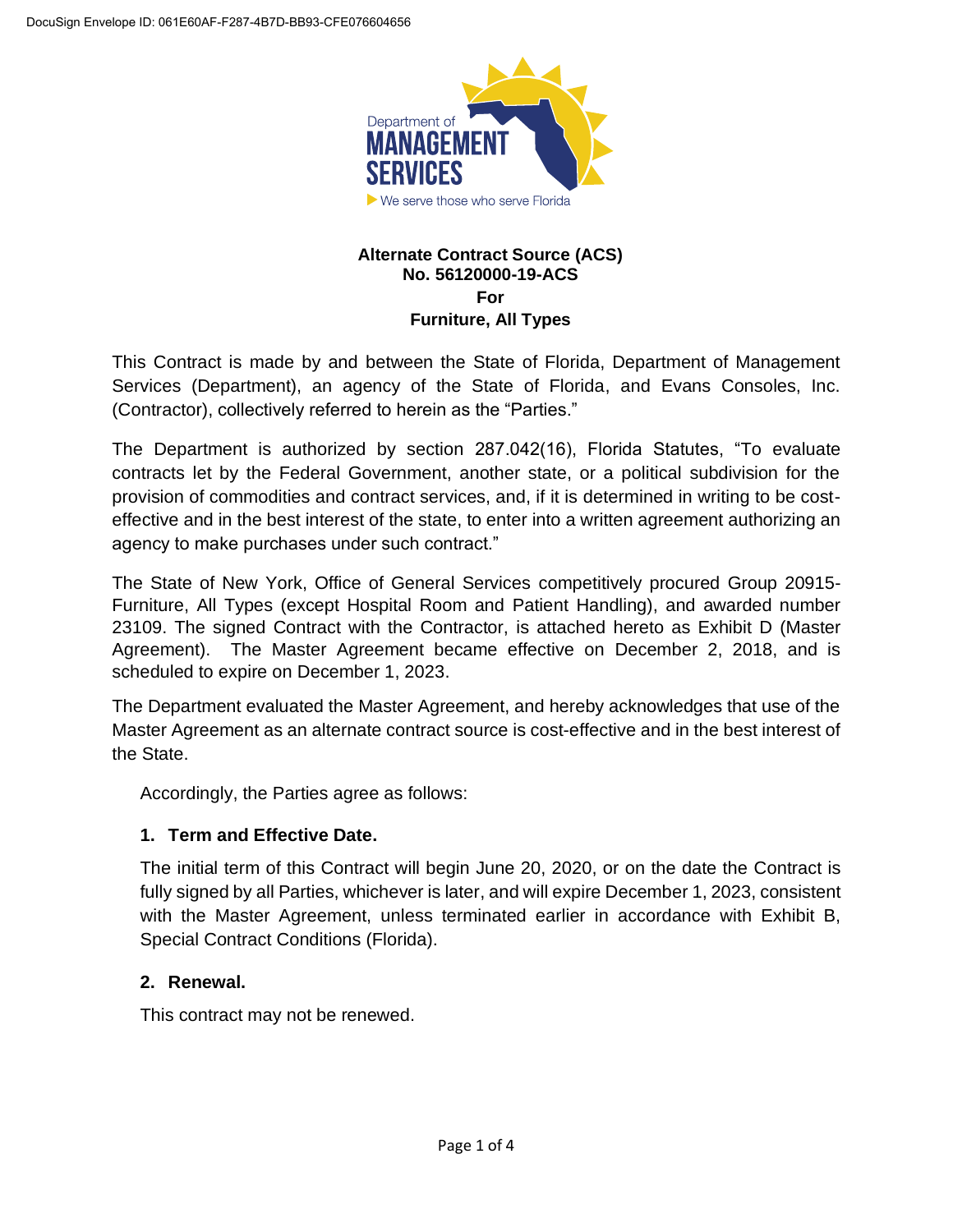## **Alternate Contract Source (ACS) No. 56120000-19-ACS For Furniture, All Types**

## **3. Modifications or Additions to Master Agreement.**

As used in this document, Contract (whether capitalized or not) will, unless the context requires otherwise, mean this document and all incorporated Exhibits, which set forth the entire understanding of the Parties and supersede any and all prior agreements. This Contract may only be modified or amended upon mutual written agreement by the Parties. If amendments are made to the Master Agreement, the Contractor shall: 1) notify the Department of such amendments; and 2) provided the Department is amenable to incorporating the amendments into this Contract, enter into a written amendment with the Department reflecting the addition of such amendments to this Contract.

In addition to Section 2.2.1 of the Master Agreement and any additional language within the Contract regarding delivery, the Parties agree that Inside Delivery for Customers under this ACS may be further negotiated prior to purchases under this ACS. Inside Delivery rates can be found under the Terms and Conditions page: <https://online.ogs.ny.gov/purchase/spg/awards/2091523109Can.htm>

All Exhibits attached or listed below are incorporated in their entirety into, and will form part of, this Contract. Exhibit A and Exhibit B, modify or supplement the terms and conditions of the Master Agreement. In the event of a conflict, the following order of precedence will apply:

- a) This Contract document and amendments, if any, with the latest issued having priority.
- b) Exhibit A: Additional Special Contract Conditions (Florida)
- c) Exhibit B: Special Contract Conditions (Florida)
- d) Exhibit C: [Pricing](https://online.ogs.ny.gov/purchase/spg/pdfdocs/2091523109ContractorPage.pdf) Page
- e) Exhibit D: [Master Agreement](https://online.ogs.ny.gov/purchase/spg/pdfdocs/2091523109BaseContract.pdf)
- f) Exhibit E: [Contract Award Notification](https://online.ogs.ny.gov/purchase/spg/pdfdocs/2091523109ra.pdf)

Where the laws and regulations of a state other than the State of Florida are cited or referenced in the Contract, such citation or reference will be replaced by the comparable Florida law or regulation.

## **4. Purchases under this Contract.**

Upon execution of this Contract, agencies (as defined in section 287.012, Florida Statutes) may purchase products and services under this Contract using this State of Florida ACS No. 56120000-19-ACS. Agencies acknowledge and agree to be bound by the terms and conditions of the Contract.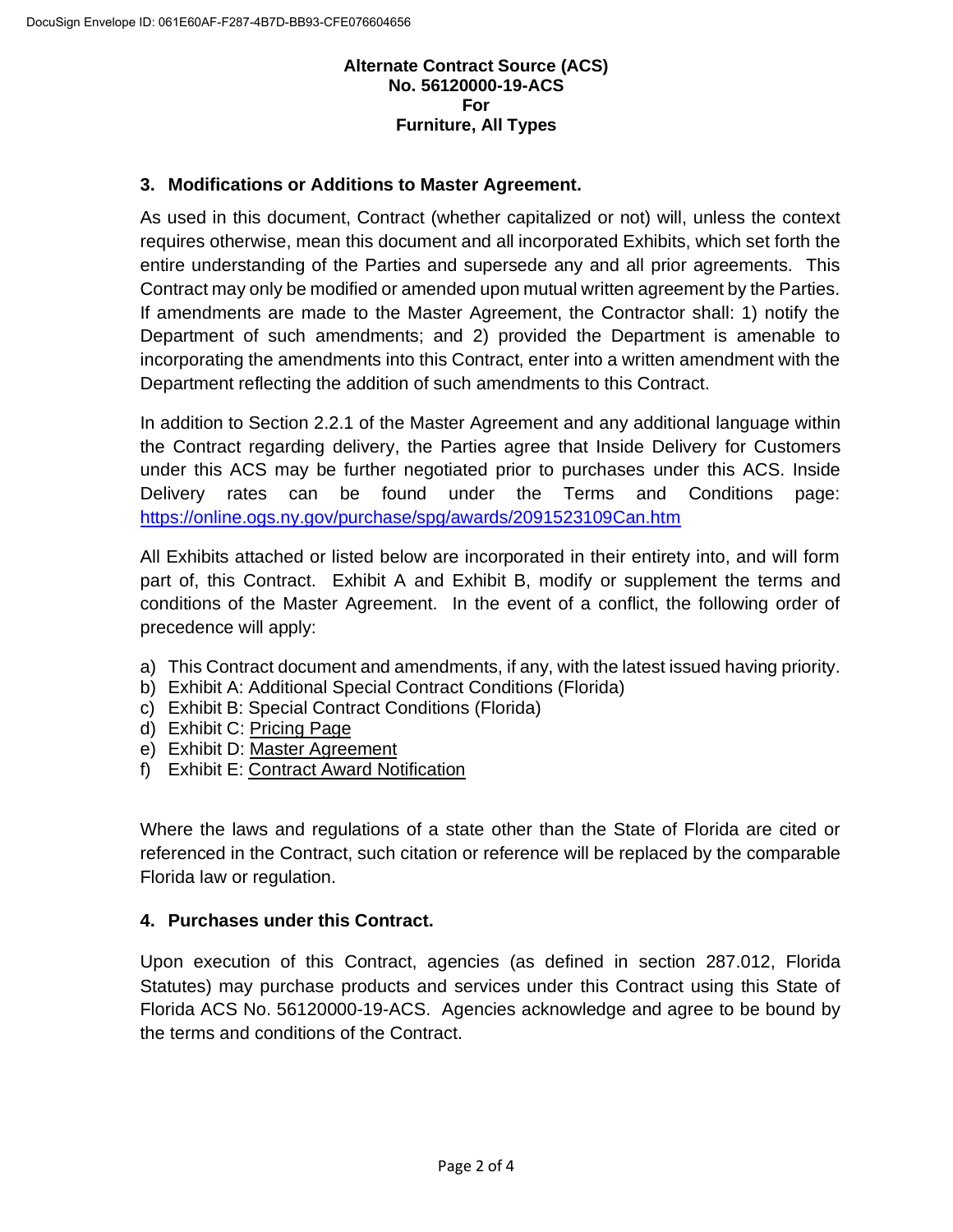## **Alternate Contract Source (ACS) No. 56120000-19-ACS For Furniture, All Types**

## **5. Primary Contacts**

## **Department's Contract Manager:**

Thomas Bower Division of State Purchasing Florida Department of Management Services 4050 Esplanade Way, Suite 360 Tallahassee, Florida 32399-0950 Telephone: (850) 488-6904 Email: [Thomas.Bower@dms.myflorida.com](mailto:Thomas.Bower@dms.myflorida.com)

## **Contractor's Contract Manager:**

Kelly Matthews Evans Consoles, Inc. 1577 Spring Hill Road, Suite 110 Vienna, VA 22182 Telephone: (403) 717-3032 Email: [kmatthews@evansonline.com](mailto:kmatthews@evansonline.com)

## **6. Warranty of Authority**

Each person signing this document warrants that he or she is duly authorized to do so and to bind the respective party.

## **7. Entire Agreement of the Parties**

This document and the attached exhibits constitute the Contract and the entire understanding of the Parties. Any amendments hereto must be in writing and signed by the Parties.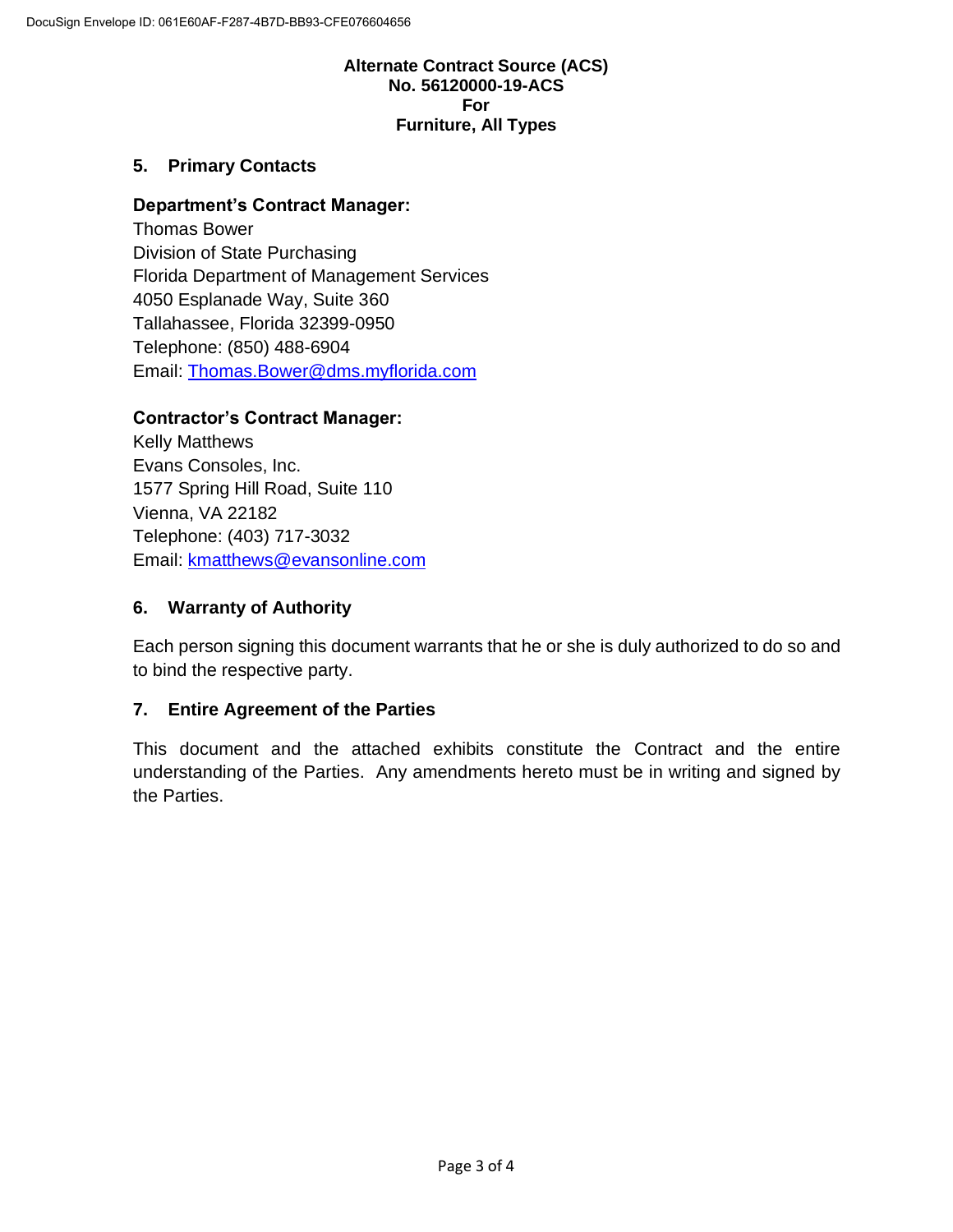## **Alternate Contract Source (ACS) No. 56120000-19-ACS For**

#### **Furniture, All Types**

**IN WITNESS THEREOF**, the Parties hereto have caused this Contract, which includes the attached and incorporated Exhibits, to be executed by their undersigned officials as duly authorized. This Contract is not valid and binding until signed and dated by the Parties.

#### **CONTRACTOR STATE OF FLORIDA, EVANS CONSOLES, INC. DEPARTMENT OF**

.<br>DocuSigned by: **\_\_\_\_\_\_\_\_\_\_\_\_\_\_\_\_\_\_\_\_\_\_\_\_\_\_\_\_\_ \_\_\_\_\_\_\_\_\_\_\_\_\_\_\_\_\_\_\_\_\_\_\_\_\_\_\_\_\_\_\_**

# **MANAGEMENT SERVICES**

**Tami Fillyaw** Chief of Staff

**\_\_\_\_\_\_\_\_\_\_\_\_\_\_\_\_\_\_\_\_\_\_\_\_\_\_\_\_\_ \_\_\_\_\_\_\_\_\_\_\_\_\_\_\_\_\_\_\_\_\_\_\_\_\_\_\_\_\_\_\_** 6/10/2020 | 2:08 PM EDT

**Date: Date:**

7/2/2020 | 12:53 PM EDT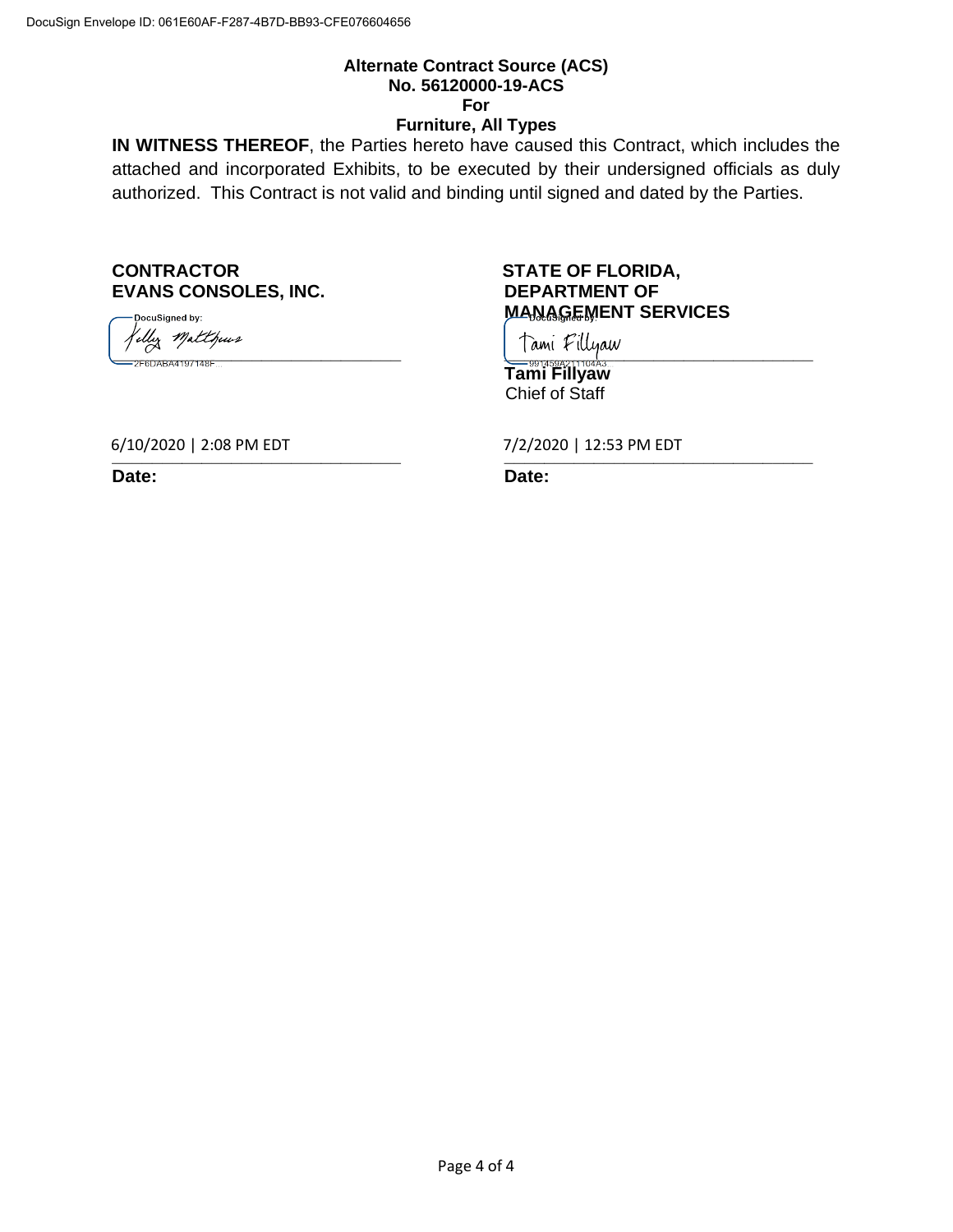

## **ADDITIONAL SPECIAL CONTRACT CONDITIONS Contract No. 56120000-19-ACS Exhibit A**

The following language modifies and supplements the Master Agreement:

- 1. Vendor Registration: In order to complete any transaction between a Customer and the Contractor, the Contractor must be registered in [MyFloridaMarketPlace.](https://vendor.myfloridamarketplace.com/vms-web/spring/login;jsessionid=57AF43BB1DCFD5D11A9ED4CFE7A90EB6.jvm2?execution=e1s1)
- 2. Additional Customer Terms: If any additional ordinance, rule, or other local governmental authority requires additional contract language before a Customer can make a purchase under this Contract, the Customer is responsible for entering a separate agreement with the Contractor and incorporating the additional contract language therein.
- 3. Employment Eligibility Verification: The language of Subsection 13.2 of the Special Contract Conditions regarding E-Verify shall apply to resellers as well as all other subcontractors.
- 4. Orders: Any Order placed by a Customer for a Product and/or Service available from this Contract shall be deemed to be a sale under and governed by the terms and conditions of the Contract. To the extent the Customer and the Contractor agree on additional terms, the terms will be documented on the Customer Order, and signed by the Parties.

Contractor must be able to accept purchase orders via fax, e-mail, or the MyFloridaMarketPlace (MFMP).

- 5. Electronic Invoicing: The Contractor may supply electronic invoices in lieu of paper-based invoices for those transactions processed through MFMP. Electronic invoices may be submitted to the agency through one of the mechanisms as listed below:
	- EDI (Electronic Data Interchange)
		- $\circ$  This standard establishes the data contents of the Invoice Transaction Set (810) for use within the context of an Electronic Data Interchange (EDI) environment. This transaction set can be used for invoicing via the Ariba Network (AN) for catalog and non-catalog goods and services.
	- PO Flip via AN
		- $\circ$  The online process allows Contractors to submit invoices via the AN for catalog and non-catalog goods and services. Contractors have the ability to create an invoice directly from their Inbox in their AN account by simply "flipping" the PO into an invoice. This option does not require any special software or technical capabilities.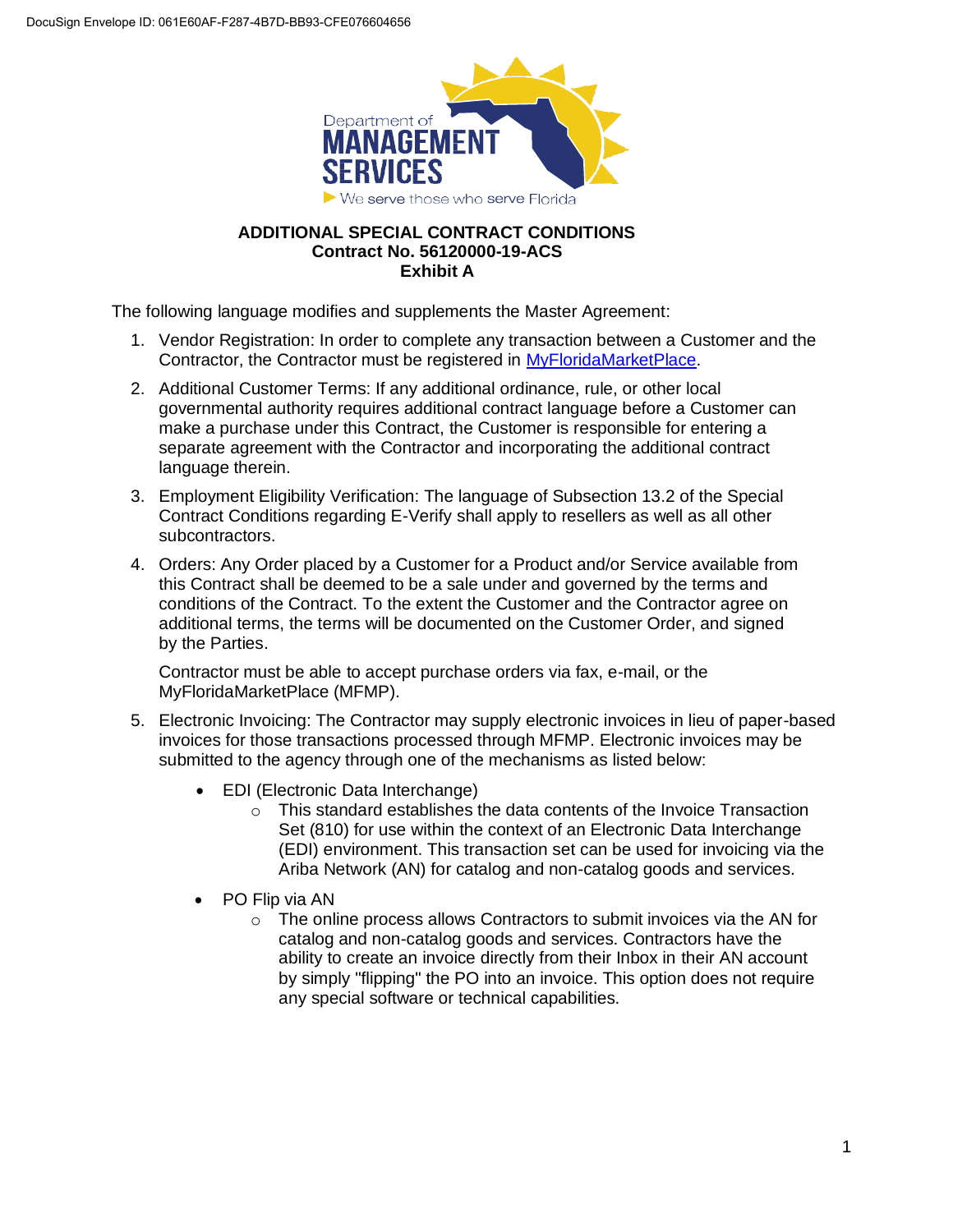For the purposes of this section, the Contractor warrants and represents that it is authorized and empowered to and hereby grants the State and the third-party provider of MFMP, a state contractor, the right and license to use, reproduce, transmit, distribute, and publicly display within the system the information outlined above. In addition, the Contractor warrants and represents that it is authorized and empowered to and hereby grants the State and the third-party provider the right and license to reproduce and display within the system the Contractor's trademarks, system marks, logos, trade dress, or other branding designation that identifies the products made available by the Contractor under the contract.

The Contractor will work with the MFMP management team to obtain specific requirements for the electronic invoicing if needed.

6. Contract Reporting: The Contractor shall report information on orders received from Customers associated with this Contract.

| <b>Report</b>                         | <b>Period Covered</b>     | <b>Due Dates</b>                                                                                      |
|---------------------------------------|---------------------------|-------------------------------------------------------------------------------------------------------|
| <b>MFMP Transaction Fee</b><br>Report | Calendar month            | 15th calendar day of the month following the receipt<br>of payment for the vendor's good or services. |
| <b>Quarterly Sales Report</b>         | State's Fiscal<br>Quarter | 15 calendar days after close of the period                                                            |

The Contractor shall submit reports in accordance with the following schedule:

No favorable action will be considered for any contractor who has outstanding Contract Quarterly Sales Reports, MFMP Transaction Fee Reports, or any other documentation, to include fees / monies that is required under this Contract.

• Quarterly Sales Report: The Contractor agrees to submit a Quarterly Sales Report to the Department's Contract Manager within 15 calendar days after the close of each State Fiscal quarter.

Quarterly reporting timeframes coincide with the State Fiscal Year as follows:

Quarter 1 - (July-September) – due 15 calendar days after close of the period Quarter 2 - (October-December) – due 15 calendar days after close of the period Quarter 3 - (January-March) – due 15 calendar days after close of the period Quarter 4 - (April-June) – due 15 calendar days after close of the period

Quarterly Reporting periods should coincide with the Contract term and begin the quarter following Contract execution. Reports must be submitted in MS Excel format and can be retrieved by accessing the following link at [FL DMS Quarterly Sales](https://www.dms.myflorida.com/business_operations/state_purchasing/vendor_resources/quarterly_sales_report_format)  [Report.](https://www.dms.myflorida.com/business_operations/state_purchasing/vendor_resources/quarterly_sales_report_format) The report will include all sales (orders) from Customers received (associated with this Contract) during the period. Initiation and submission of the Quarterly Sales Report is the responsibility of the Contractor without prompting or notification from the Department's Contract Manager. If no orders are received during the period, the Contractor must submit a report stating that there was no activity. If the Contractor fails to submit two consecutive Quarterly Sales Reports, this Contract may be found to be out of compliance with the Contract requirements and terminated or the Department may choose to not renew the Contract.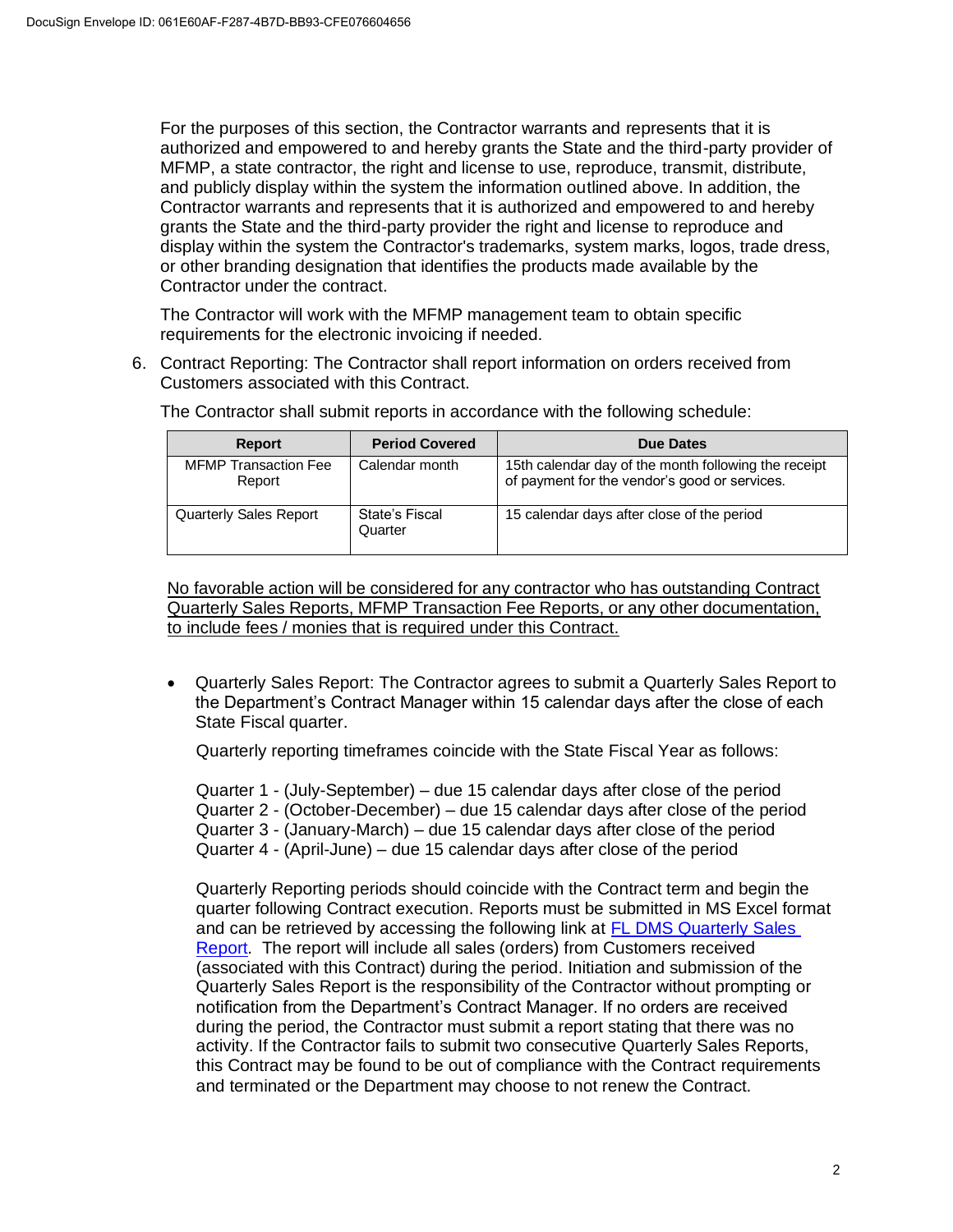- MFMP Transaction Fee Report: The Contractor is required to submit monthly Transaction Fee Reports in the Department's electronic format. Reports are due 15 calendar days after the end of the reporting period. For information on how to submit Transaction Fee Reports online, please reference the detailed fee reporting instructions and Vendor training presentations available online at the Transaction Fee Reporting and Vendor Training subsections under Vendor on the MFMP website: MFMP Transaction Fee and Reporting. Assistance is also available with the Transaction Fee Reporting System from the MFMP Customer Service Desk by email at [feeprocessing@myfloridamarketplace.com o](mailto:feeprocessing@myfloridamarketplace.com)r telephone 866-FLA-EPRO (866- 352-3776) from 8:00 a.m. to 6:00 p.m. Eastern Time.
- 7. Ad hoc Reports: The Department reserves the right to require additional reports or information pertaining to this Contract and any resulting purchase orders or contracts with customers. The Contractor must submit a report or information within five (5) business days after receipt of a Department request, unless otherwise approved by the Department.
- 8. Financial Consequences: The following financial consequences will apply for nonperformance of the contract by a Contractor. The State reserves the right to withhold payment or implement other appropriate remedies, such as contract termination or nonrenewal, when the Contractor has failed to perform/comply with provisions of the Contract. These consequences for non-performance are not to be considered penalties.

The financial consequences will be paid via check or money order and made out to the Department of Management Services in US Dollars within 30 calendar days after the required report submission date. These consequences are individually assessed for failures over each target period beginning with the first full month or quarter of the contract performance and every quarter thereafter.

| <b>Performance Metric</b>                   | <b>Description</b>                                                                                             | <b>Performance</b><br><b>Target</b> | <b>Frequency</b> | <b>Financial</b><br><b>Consequence</b><br>for Non-<br><b>Performance</b><br>(Per Day Late) |
|---------------------------------------------|----------------------------------------------------------------------------------------------------------------|-------------------------------------|------------------|--------------------------------------------------------------------------------------------|
| <b>Quarterly Sales Report</b><br>Submission | Quarterly Sales Report are due<br>on or before the 15 <sup>th</sup> calendar<br>day after close of a quarter.  | 100%                                | Quarterly        | \$250                                                                                      |
| <b>Monthly Transaction Fee</b><br>Report    | Transaction Fee Report are due<br>on or before the 15 <sup>th</sup> calendar<br>day after close of the period. | 100%                                | Monthly          | \$100                                                                                      |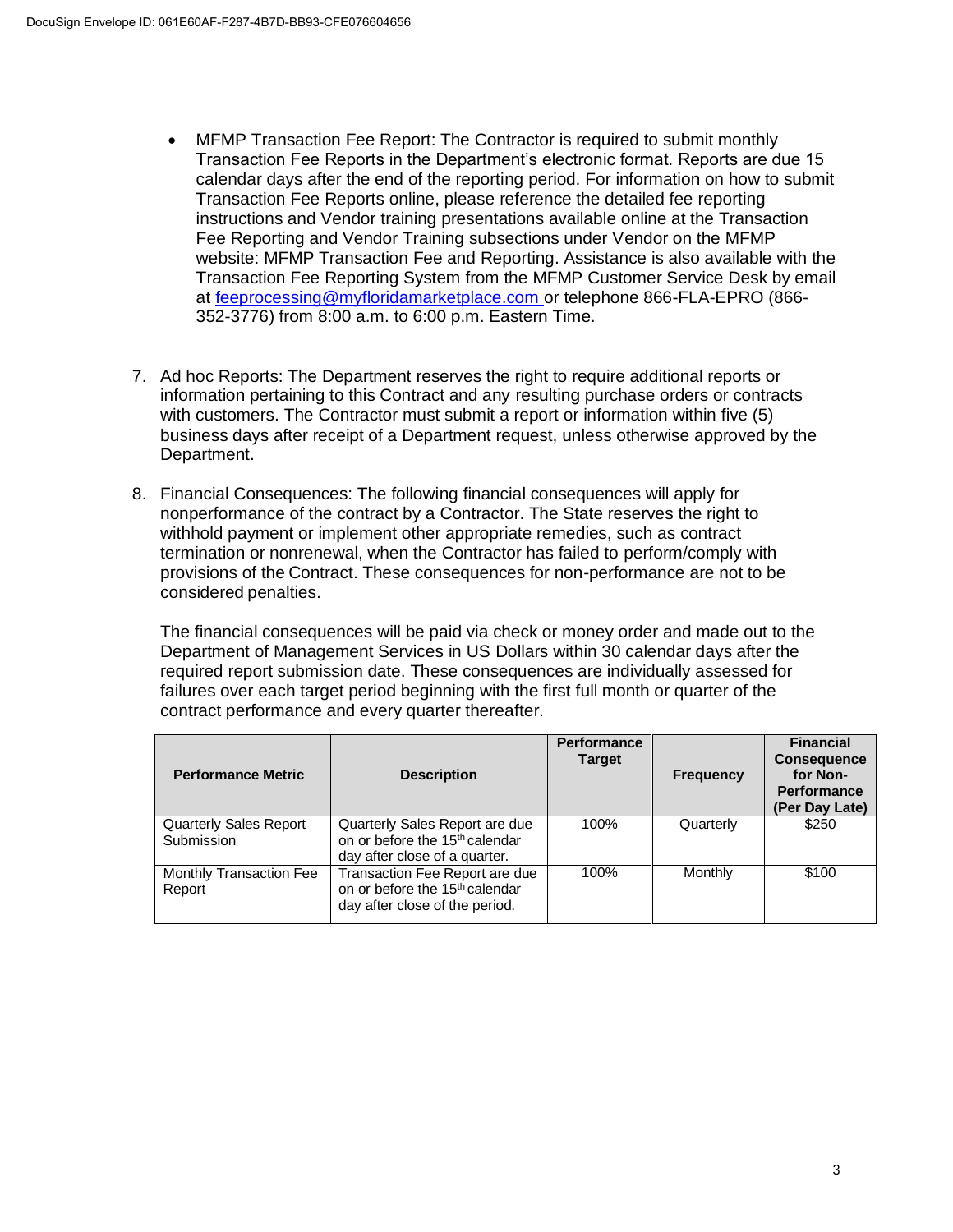- 9. Business Review Meetings: The Department reserves the right to schedule business review meetings as frequently as necessary. The Department will provide the format for the Contractor's agenda. Prior to the meeting, the Contractor shall submit the completed agenda to the Department for review and acceptance. The Contractor shall address the agenda items and any of the Department's additional concerns at the meeting. At minimum, the Parties shall meet to discuss:
	- Program compliance
	- Program trending review
	- Savings report: Hard dollar and soft dollar
	- Spend report
	- Subcontractor and contingent staff performance
	- Recommendations for improved compliance and performance

Failure to comply with this section may result in the Contractor being found in default and Contract termination.

10. Subcontractors: The Contractor may use subcontractors, including resellers, in order to provide equipment and services. All subcontractors shall be the direct responsibility of the Contractor. The Contractor is responsible for all liability, terms and conditions within Master Agreement and this Contract. The Contractor's subcontractor's participation will be in accordance with the terms and conditions set forth in this Contract. If a subcontractor is authorized to conduct business on behalf of the Contractor and the subcontractor is to receive compensation from the Contractor for its services, then any dispute between the Contractor and the subcontractor shall be resolved between the Contractor and the subcontractor. The State of Florida is not a party to any agreement entered into between the Contractor and its subcontractors. The Contractor shall be responsible to report all contract sales (and pay any associated MFMP transaction fees), including those of any such subcontractors and shall ensure that all such subcontractors meet the following requirements:

The Contractor shall be responsible to report all contract sales (and pay any associated MFMP transaction fees), including those of any such subcontractors and shall ensure that all such subcontractors meet the following requirements:

- Have an ACTIVE Registration with the Florida Department of State, Division of Corporations <https://dos.myflorida.com/sunbiz/>
- Registered in the MFMP Vendor Information Portal [https://vendor.myfloridamarketplace.com](https://vendor.myfloridamarketplace.com/)
- Not be on the State of Florida's Convicted, Suspended, or Discriminatory Vendor's List which can be found at:
- [https://www.dms.myflorida.com/business\\_operations/state\\_purchasing/state\\_agen](https://www.dms.myflorida.com/business_operations/state_purchasing/state_agency_resources/vendor_registration_and_vendor_lists) [cy\\_resources/vendor\\_registration\\_and\\_vendor\\_lists](https://www.dms.myflorida.com/business_operations/state_purchasing/state_agency_resources/vendor_registration_and_vendor_lists)
- Have a copy of e-Verify Status on file
- Have a current W-9 filed with the Florida Department of Financial Services [https://flvendor.myfloridacfo.com.](https://flvendor.myfloridacfo.com/)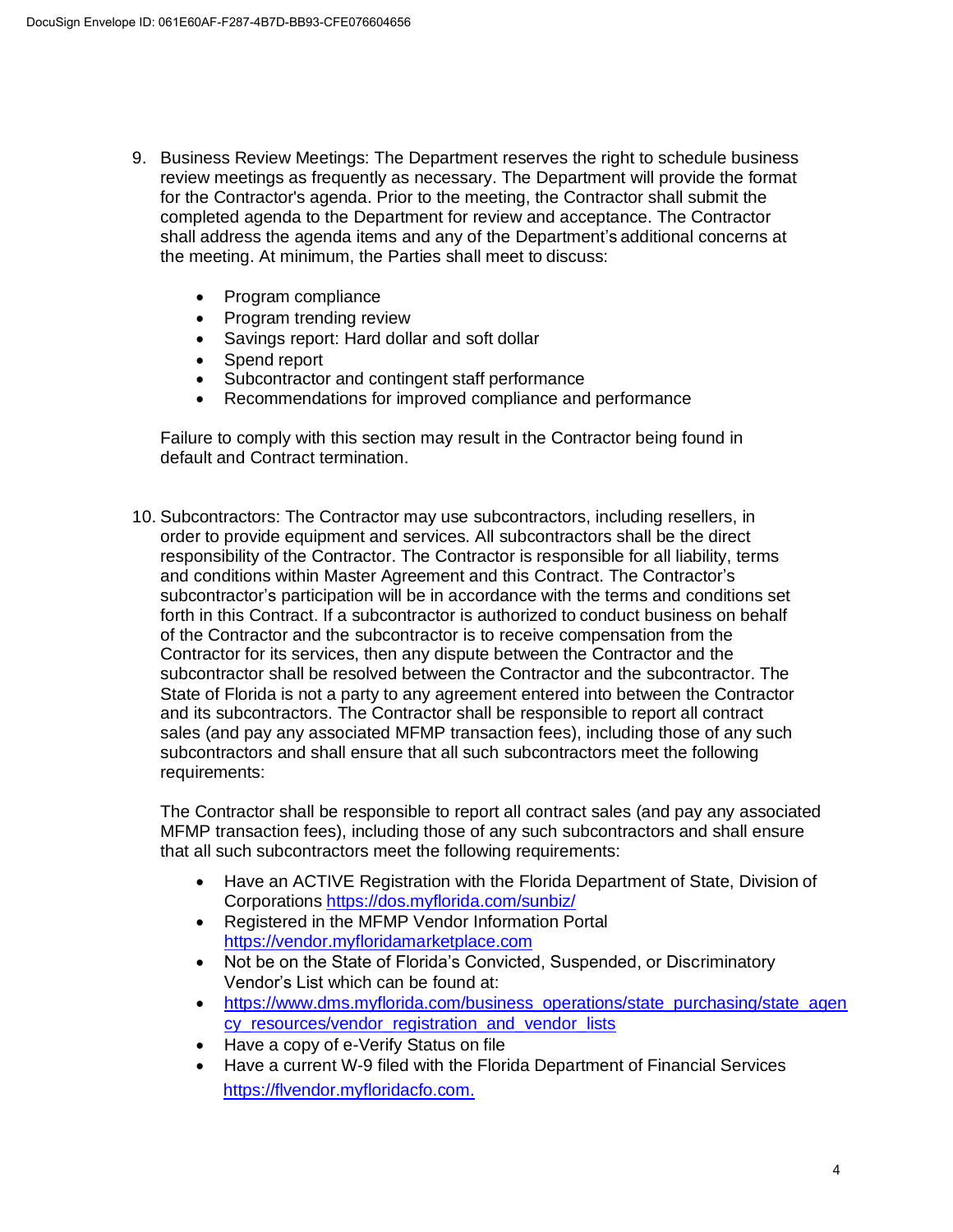# **SPECIAL CONTRACT CONDITIONS JULY 1, 2019 VERSION**

## Table of Contents

| SECTION 8. PUBLIC RECORDS, TRADE SECRETS, DOCUMENT MANAGEMENT, AND INTELLECTUAL |  |
|---------------------------------------------------------------------------------|--|
|                                                                                 |  |
|                                                                                 |  |
|                                                                                 |  |
|                                                                                 |  |
|                                                                                 |  |
|                                                                                 |  |
|                                                                                 |  |

**In accordance with Rule 60A-1.002(7), F.A.C., Form PUR 1000 is included herein by reference but is superseded in its entirety by these Special Contract Conditions.**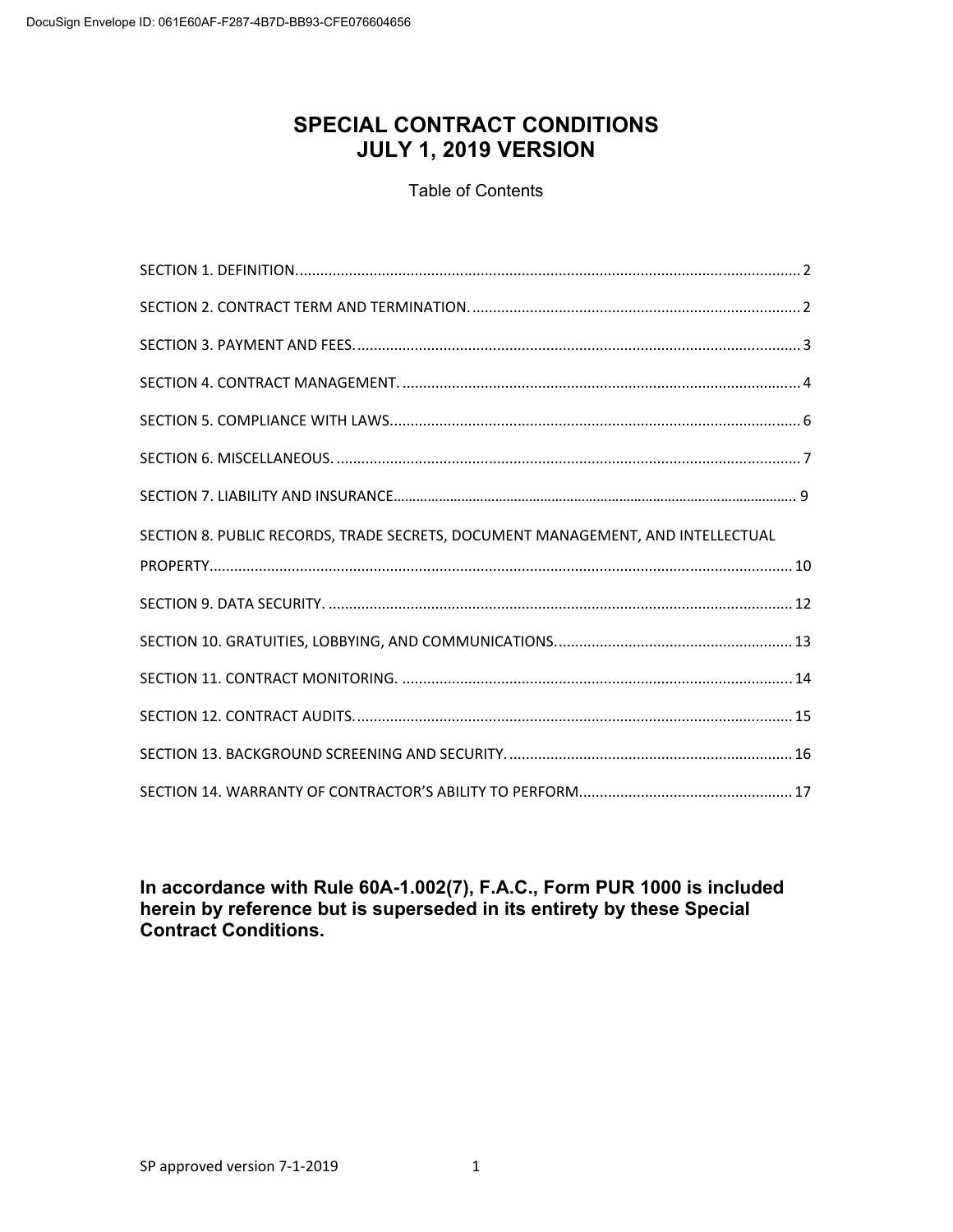## **SECTION 1. DEFINITION.**

The following definition applies in addition to the definitions in Chapter 287, Florida Statutes (F.S.), and Rule Chapter 60A-1, Florida Administrative Code (F.A.C.):

#### 1.1 Customer.

The agency or eligible user that purchases commodities or contractual services pursuant to the Contract.

## **SECTION 2. CONTRACT TERM AND TERMINATION.**

#### 2.1 Initial Term.

The initial term will begin on the date set forth in the Contract documents or on the date the Contract is signed by all Parties, whichever is later.

#### 2.2 Renewal.

Upon written agreement, the Department and the Contractor may renew the Contract in whole or in part only as set forth in the Contract documents, and in accordance with section 287.057(13), F.S.

2.3 Suspension of Work and Termination.

#### 2.3.1 Suspension of Work.

The Department may, at its sole discretion, suspend any or all activities under the Contract, at any time, when it is in the best interest of the State of Florida to do so. The Customer may suspend a resulting contract or purchase order, at any time, when in the best interest of the Customer to do so. The Department or Customer will provide the Contractor written notice outlining the particulars of the suspension. After receiving a suspension notice, the Contractor must comply with the notice and will cease the performance of the Contract or purchase order. Suspension of work will not entitle the Contractor to any additional compensation. The Contractor will not resume performance of the Contract or purchase order until so authorized by the Department.

#### 2.3.2 Termination for Convenience.

The Contract may be terminated by the Department in whole or in part at any time, in the best interest of the State of Florida. If the Contract is terminated before performance is completed, the Contractor will be paid only for that work satisfactorily performed for which costs can be substantiated. Such payment, however, may not exceed an amount which is the same percentage of the Contract price as the amount of work satisfactorily performed. All work in progress will become the property of the Customer and will be turned over promptly by the Contractor.

#### 2.3.3 Termination for Cause.

If the performance of the Contractor is not in compliance with the Contract requirements or the Contractor has defaulted, the Department may:

## (a) immediately terminate the Contract;

(b) notify the Contractor of the noncompliance or default, require correction, and specify the date by which the correction must be completed before the Contract is terminated; or (c) take other action deemed appropriate by the Department.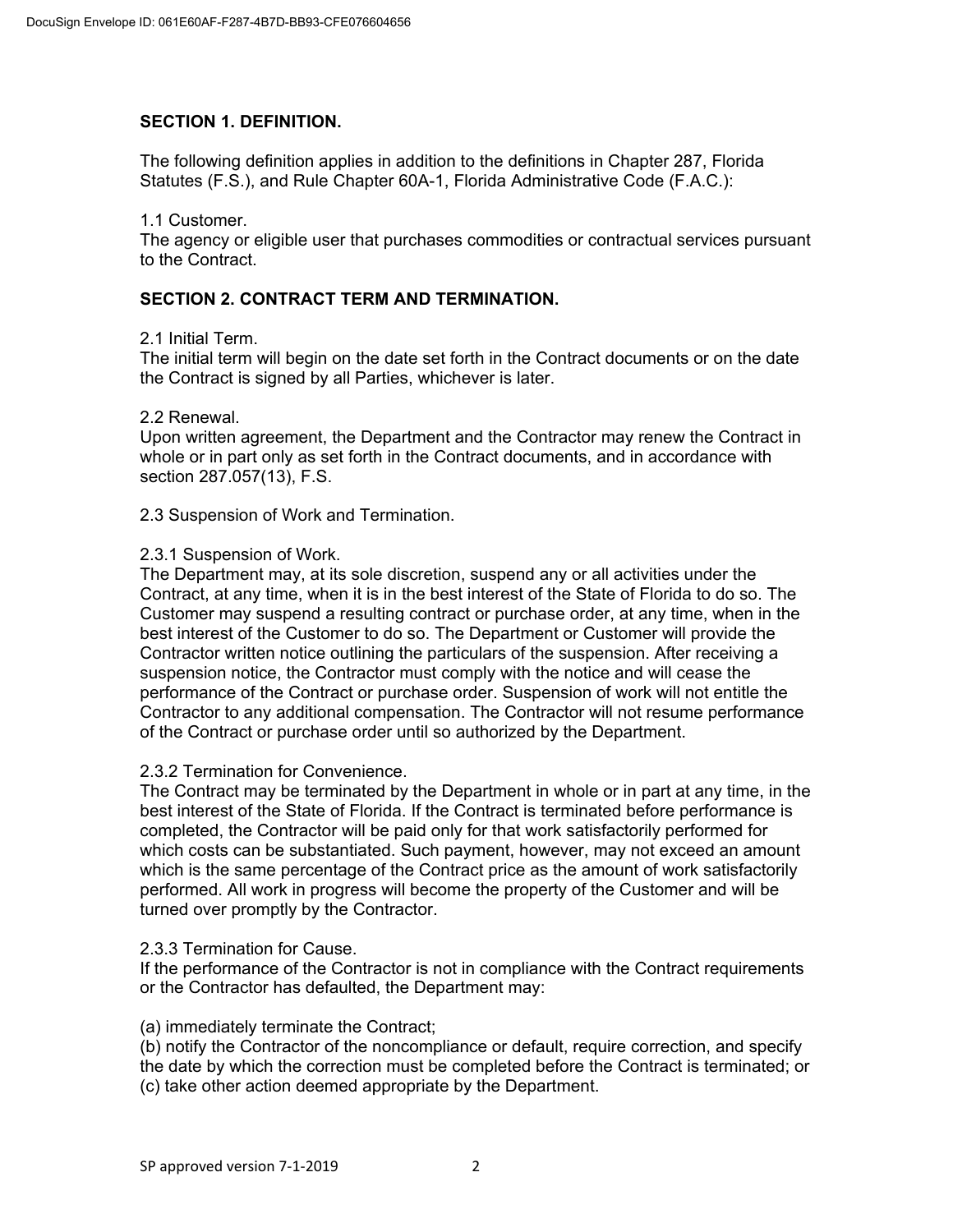## **SECTION 3. PAYMENT AND FEES.**

#### 3.1 Pricing.

The Contractor will not exceed the pricing set forth in the Contract documents.

#### 3.2 Price Decreases.

The following price decrease terms will apply to the Contract:

3.2.1 Quantity Discounts. Contractor may offer additional discounts for one-time delivery of large single orders;

3.2.2 Preferred Pricing. The Contractor guarantees that the pricing indicated in this Contract is a maximum price. Additionally, Contractor's pricing will not exceed the pricing offered under comparable contracts. Comparable contracts are those that are similar in size, scope, and terms. In compliance with section 216.0113, F.S., Contractor must annually submit an affidavit from the Contractor's authorized representative attesting that the Contract complies with this clause.

3.2.3 Sales Promotions. In addition to decreasing prices for the balance of the Contract term due to a change in market conditions, the Contractor may conduct sales promotions involving price reductions for a specified lesser period. The Contractor must submit documentation identifying the proposed: (1) starting and ending dates of the promotion, (2) commodities or contractual services involved, and (3) promotional prices compared to then-authorized prices.

#### 3.3 Payment Invoicing.

The Contractor will be paid upon submission of invoices to the Customer after delivery and acceptance of commodities or contractual services is confirmed by the Customer. Invoices must contain sufficient detail for an audit and contain the Contract Number and the Contractor's Federal Employer Identification Number.

#### 3.4 Purchase Order.

A Customer may use purchase orders to buy commodities or contractual services pursuant to the Contract and, if applicable, the Contractor must provide commodities or contractual services pursuant to purchase orders. Purchase orders issued pursuant to the Contract must be received by the Contractor no later than the close of business on the last day of the Contract's term. The Contractor is required to accept timely purchase orders specifying delivery schedules that extend beyond the Contract term even when such extended delivery will occur after expiration of the Contract. Purchase orders shall be valid through their specified term and performance by the Contractor, and all terms and conditions of the Contract shall survive the termination or expiration of the Contract and apply to the Contractor's performance. The duration of purchase orders for recurring deliverables shall not exceed the expiration of the Contract by more than twelve months. Any purchase order terms and conditions conflicting with these Special Contract Conditions shall not become a part of the Contract.

#### 3.5 Travel.

Travel expenses are not reimbursable unless specifically authorized by the Customer in writing and may be reimbursed only in accordance with section 112.061, F.S.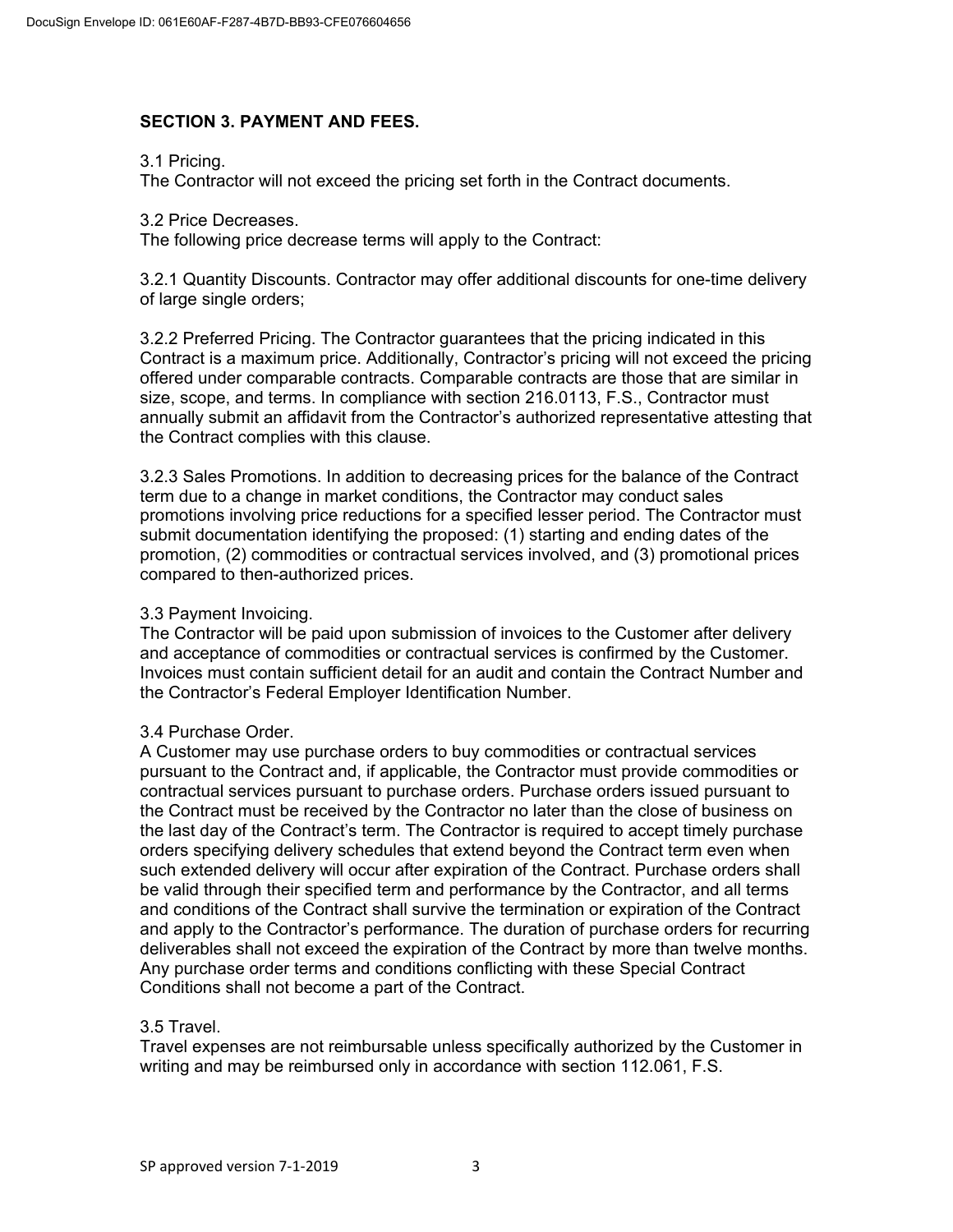## 3.6 Annual Appropriation.

Pursuant to section 287.0582, F.S., if the Contract binds the State of Florida or an agency for the purchase of services or tangible personal property for a period in excess of one fiscal year, the State of Florida's performance and obligation to pay under the Contract is contingent upon an annual appropriation by the Legislature.

#### 3.7 Transaction Fees.

The State of Florida, through the Department of Management Services, has instituted MyFloridaMarketPlace, a statewide eProcurement system pursuant to section 287.057(22), F.S. All payments issued by Customers to registered Vendors for purchases of commodities or contractual services will be assessed Transaction Fees as prescribed by rule 60A-1.031, F.A.C., or as may otherwise be established by law. Vendors must pay the Transaction Fees and agree to automatic deduction of the Transaction Fees when automatic deduction becomes available. Vendors will submit any monthly reports required pursuant to the rule. All such reports and payments will be subject to audit. Failure to comply with the payment of the Transaction Fees or reporting of transactions will constitute grounds for declaring the Vendor in default and subject the Vendor to exclusion from business with the State of Florida.

## 3.8 Taxes.

Taxes, customs, and tariffs on commodities or contractual services purchased under the Contract will not be assessed against the Customer or Department unless authorized by Florida law.

## 3.9 Return of Funds.

Contractor will return any overpayments due to unearned funds or funds disallowed pursuant to the terms of the Contract that were disbursed to the Contractor. The Contractor must return any overpayment within forty (40) calendar days after either discovery by the Contractor, its independent auditor, or notification by the Department or Customer of the overpayment.

## **SECTION 4. CONTRACT MANAGEMENT.**

#### 4.1 Composition and Priority.

The Contractor agrees to provide commodities or contractual services to the Customer as specified in the Contract. Additionally, the terms of the Contract supersede the terms of all prior agreements between the Parties on this subject matter.

#### 4.2 Notices.

All notices required under the Contract must be delivered to the designated Contract Manager in a manner identified by the Department.

#### 4.3 Department's Contract Manager.

The Department's Contract Manager, who is primarily responsible for the Department's oversight of the Contract, will be identified in a separate writing to the Contractor upon Contract signing in the following format:

## Department's Contract Manager Name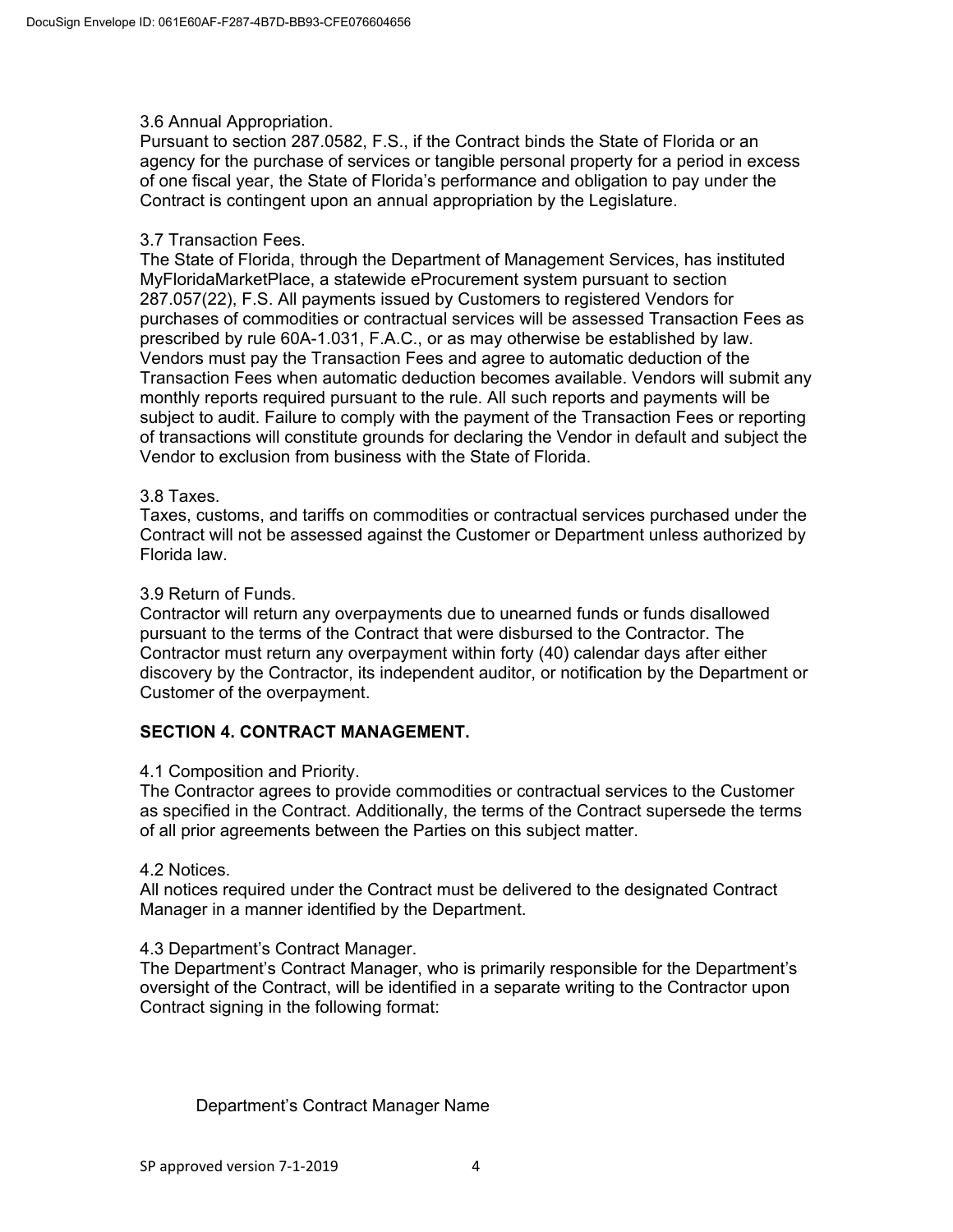Department's Name Department's Physical Address Department's Telephone # Department's Email Address

If the Department changes the Contract Manager, the Department will notify the Contractor. Such a change does not require an amendment to the Contract.

## 4.4 Contractor's Contract Manager.

The Contractor's Contract Manager, who is primarily responsible for the Contractor's oversight of the Contract performance, will be identified in a separate writing to the Department upon Contract signing in the following format:

Contractor's Contract Manager Name Contractor's Name Contractor's Physical Address Contractor's Telephone # Contractor's Email Address

If the Contractor changes its Contract Manager, the Contractor will notify the Department. Such a change does not require an amendment to the Contract.

## 4.5 Diversity.

## 4.5.1 Office of Supplier Diversity.

The State of Florida supports its diverse business community by creating opportunities for woman-, veteran-, and minority-owned small business enterprises to participate in procurements and contracts. The Department encourages supplier diversity through certification of woman-, veteran-, and minority-owned small business enterprises and provides advocacy, outreach, and networking through regional business events. For additional information, please contact the Office of Supplier Diversity (OSD) at osdinfo@dms.myflorida.com.

## 4.5.2 Diversity Reporting.

Upon request, the Contractor will report to the Department its spend with business enterprises certified by the OSD. These reports must include the time period covered, the name and Federal Employer Identification Number of each business enterprise utilized during the period, commodities and contractual services provided by the business enterprise, and the amount paid to the business enterprise on behalf of each agency purchasing under the Contract.

#### 4.6 RESPECT.

Subject to the agency determination provided for in section 413.036, F.S., the following statement applies:

IT IS EXPRESSLY UNDERSTOOD AND AGREED THAT ANY ARTICLES THAT ARE THE SUBJECT OF, OR REQUIRED TO CARRY OUT, THIS CONTRACT SHALL BE PURCHASED FROM A NONPROFIT AGENCY FOR THE BLIND OR FOR THE SEVERELY HANDICAPPED THAT IS QUALIFIED PURSUANT TO CHAPTER 413, FLORIDA STATUTES, IN THE SAME MANNER AND UNDER THE SAME PROCEDURES SET FORTH IN SECTION 413.036(1) AND (2), FLORIDA STATUTES;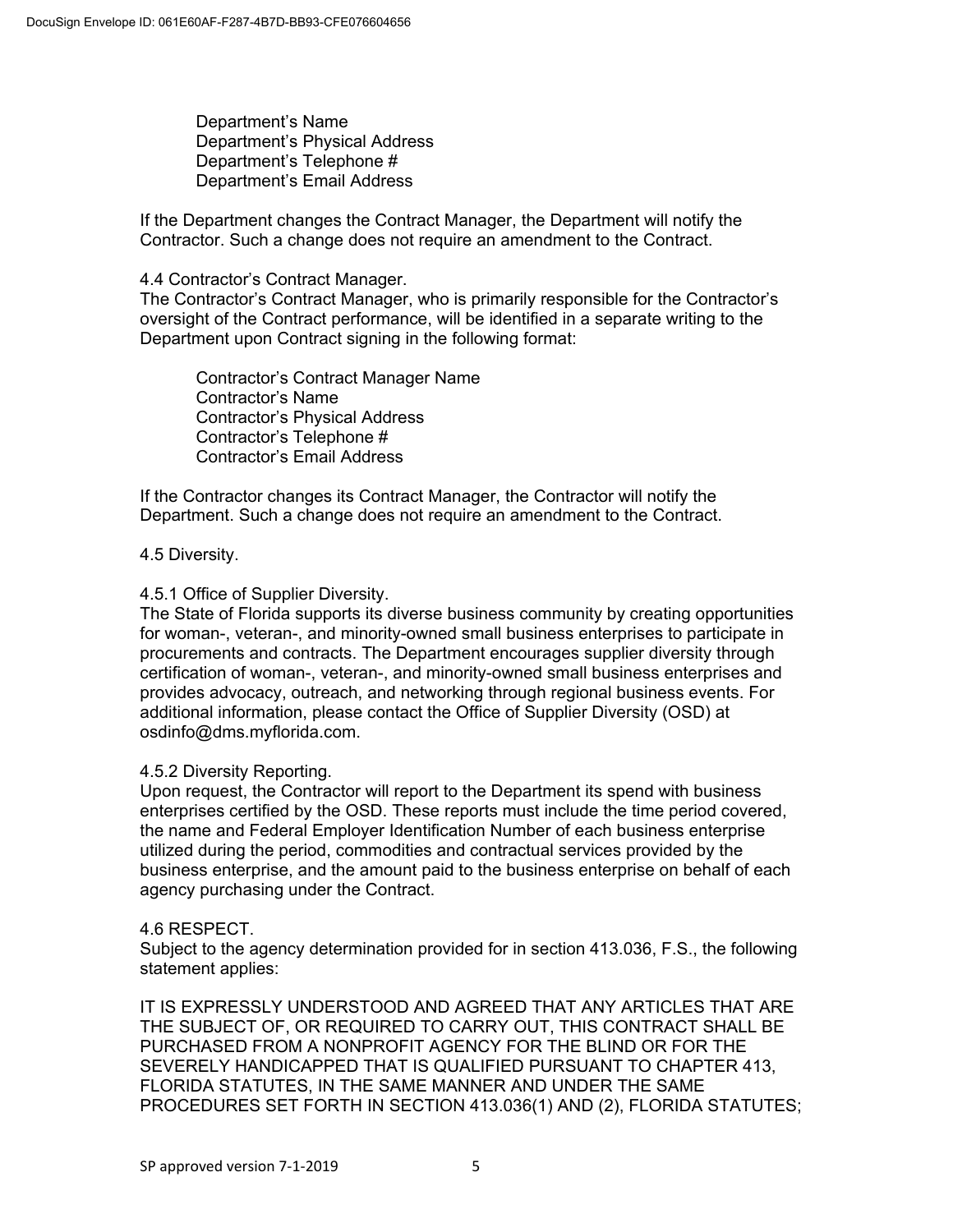AND FOR PURPOSES OF THIS CONTRACT THE PERSON, FIRM, OR OTHER BUSINESS ENTITY CARRYING OUT THE PROVISIONS OF THIS CONTRACT SHALL BE DEEMED TO BE SUBSTITUTED FOR THE STATE AGENCY INSOFAR AS DEALINGS WITH SUCH QUALIFIED NONPROFIT AGENCY ARE CONCERNED.

Additional information about RESPECT and the commodities or contractual services it offers is available at https://www.respectofflorida.org.

## 4.7 PRIDE.

Subject to the agency determination provided for in sections 287.042(1) and 946.515, F.S., the following statement applies:

IT IS EXPRESSLY UNDERSTOOD AND AGREED THAT ANY ARTICLES WHICH ARE THE SUBJECT OF, OR REQUIRED TO CARRY OUT, THIS CONTRACT SHALL BE PURCHASED FROM THE CORPORATION IDENTIFIED UNDER CHAPTER 946, F.S., IN THE SAME MANNER AND UNDER THE SAME PROCEDURES SET FORTH IN SECTION 946.515(2) AND (4), F.S.; AND FOR PURPOSES OF THIS CONTRACT THE PERSON, FIRM, OR OTHER BUSINESS ENTITY CARRYING OUT THE PROVISIONS OF THIS CONTRACT SHALL BE DEEMED TO BE SUBSTITUTED FOR THIS AGENCY INSOFAR AS DEALINGS WITH SUCH CORPORATION ARE CONCERNED.

Additional information about PRIDE and the commodities or contractual services it offers is available at https://www.pride-enterprises.org.

## **SECTION 5. COMPLIANCE WITH LAWS.**

5.1 Conduct of Business.

The Contractor must comply with all laws, rules, codes, ordinances, and licensing requirements that are applicable to the conduct of its business, including those of federal, state, and local agencies having jurisdiction and authority. For example, the Contractor must comply with section 274A of the Immigration and Nationality Act, the Americans with Disabilities Act, Health Insurance Portability and Accountability Act, if applicable, and all prohibitions against discrimination on the basis of race, religion, sex, creed, national origin, handicap, marital status, or veteran's status. The provisions of subparagraphs 287.058(1)(a)-(c), and (g), F.S., are hereby incorporated by reference.

## 5.2 Dispute Resolution, Governing Law, and Venue.

Any dispute concerning performance of the Contract shall be decided by the Department's designated Contract Manager, who will reduce the decision to writing and serve a copy on the Contractor. The decision of the Contract Manager shall be final and conclusive. Exhaustion of this administrative remedy is an absolute condition precedent to the Contractor's ability to pursue legal action related to the Contract or any other form of dispute resolution. The laws of the State of Florida govern the Contract. The Parties submit to the jurisdiction of the courts of the State of Florida exclusively for any legal action related to the Contract. Further, the Contractor hereby waives all privileges and rights relating to venue it may have under Chapter 47, F.S., and all such venue privileges and rights it may have under any other statute, rule, or case law, including, but not limited to, those based on convenience. The Contractor hereby submits to venue in the county chosen by the Department.

5.3 Department of State Registration.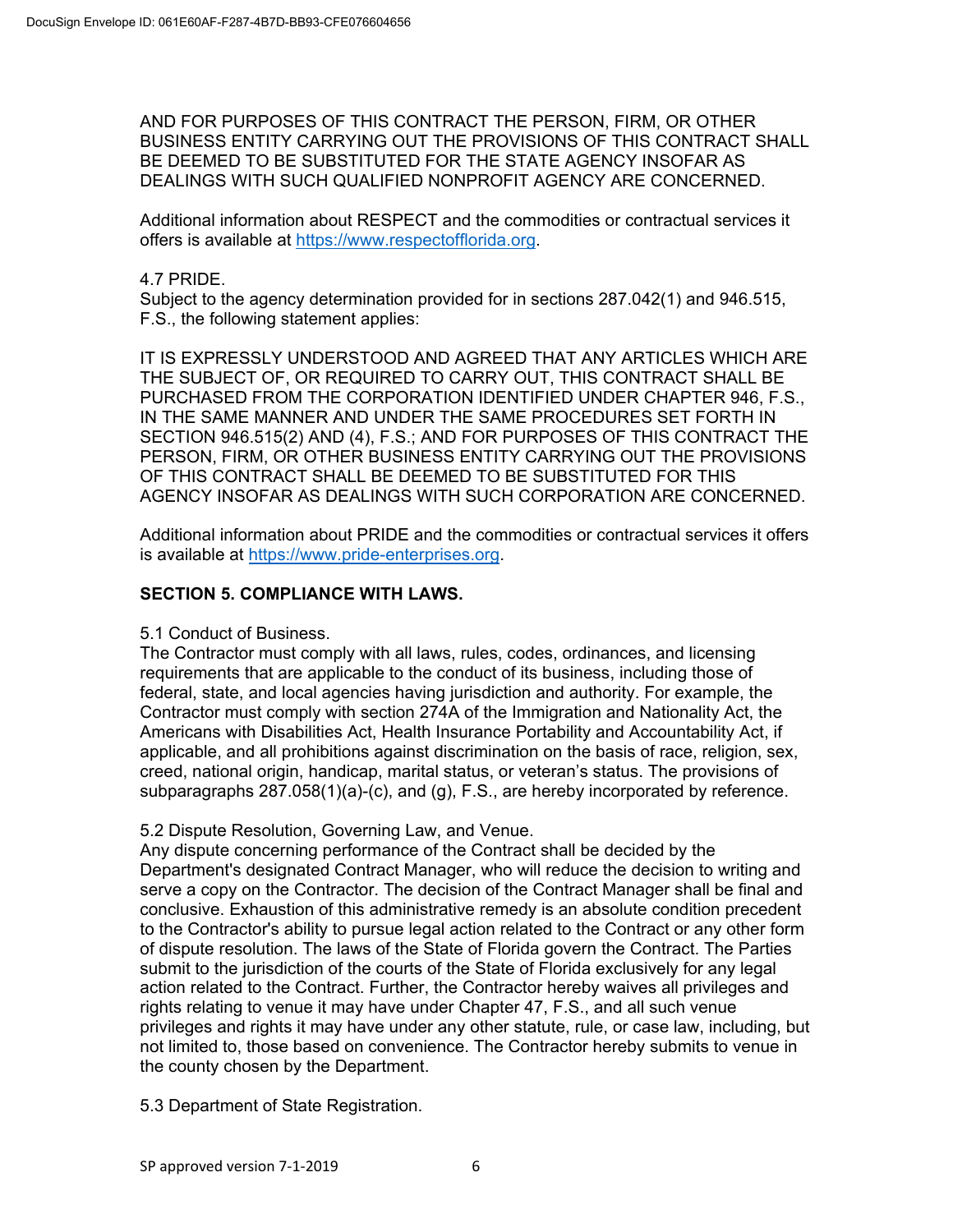Consistent with Title XXXVI, F.S., the Contractor and any subcontractors that assert status, other than a sole proprietor, must provide the Department with conclusive evidence of a certificate of status, not subject to qualification, if a Florida business entity, or of a certificate of authorization if a foreign business entity.

#### 5.4 Suspended, Convicted, and Discriminatory Vendor Lists.

In accordance with sections 287.042, 287.133, and 287.134, F.S., an entity or affiliate who is on the Suspended Vendor List, Convicted Vendor List, or Discriminatory Vendor List may not perform work as a contractor, supplier, subcontractor, or consultant under the Contract. The Contractor must notify the Department if it or any of its suppliers, subcontractors, or consultants have been placed on the Suspended Vendor List, Convicted Vendor List, or Discriminatory Vendor List during the term of the Contract.

## 5.5 Scrutinized Companies - Termination by the Department.

The Department may, at its option, terminate the Contract if the Contractor is found to have submitted a false certification as provided under section 287.135(5), F.S., or been placed on the Scrutinized Companies with Activities in Sudan List or the Scrutinized Companies with Activities in the Iran Petroleum Energy Sector List, or been engaged in business operations in Cuba or Syria, or to have been placed on the Scrutinized Companies that Boycott Israel List or is engaged in a boycott of Israel.

## 5.6 Cooperation with Inspector General and Records Retention.

Pursuant to section 20.055(5), F.S., the Contractor understands and will comply with its duty to cooperate with the Inspector General in any investigation, audit, inspection, review, or hearing. Upon request of the Inspector General or any other authorized State official, the Contractor must provide any information the Inspector General deems relevant to the Contractor's integrity or responsibility. Such information may include, but will not be limited to, the Contractor's business or financial records, documents, or files of any type or form that refer to or relate to the Contract. The Contractor will retain such records for the longer of five years after the expiration of the Contract, or the period required by the General Records Schedules maintained by the Florida Department of State, at the Department of State's Records Management website. The Contractor agrees to reimburse the State of Florida for the reasonable costs of investigation incurred by the Inspector General or other authorized State of Florida official for investigations of the Contractor's compliance with the terms of this or any other agreement between the Contractor and the State of Florida which results in the suspension or debarment of the Contractor. Such costs will include but will not be limited to: salaries of investigators, including overtime; travel and lodging expenses; and expert witness and documentary fees. The Contractor agrees to impose the same obligations to cooperate with the Inspector General and retain records on any subcontractors used to provide goods or services under the Contract.

## **SECTION 6. MISCELLANEOUS.**

#### 6.1 Subcontractors.

The Contractor will not subcontract any work under the Contract without prior written consent of the Department. The Contractor is fully responsible for satisfactory completion of all its subcontracted work. The Department supports diversity in its procurements and contracts, and requests that the Contractor offer subcontracting opportunities to certified woman-, veteran-, and minority-owned small businesses. The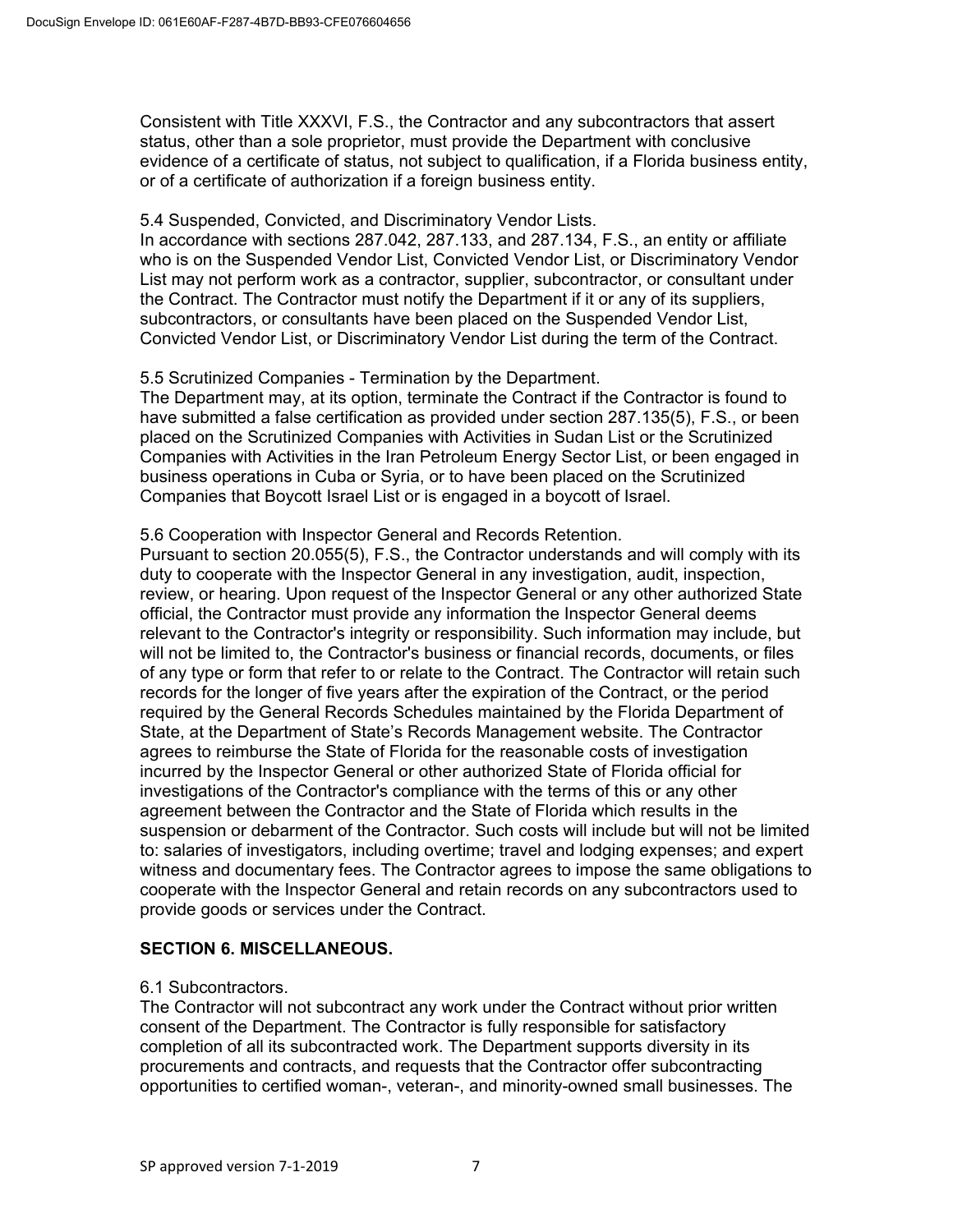Contractor may contact the OSD at osdhelp@dms.myflorida.com for information on certified small business enterprises available for subcontracting opportunities.

#### 6.2 Assignment.

The Contractor will not sell, assign, or transfer any of its rights, duties, or obligations under the Contract without the prior written consent of the Department. However, the Contractor may waive its right to receive payment and assign same upon notice to the Department. In the event of any assignment, the Contractor remains responsible for performance of the Contract, unless such responsibility is expressly waived by the Department. The Department may assign the Contract with prior written notice to the Contractor.

#### 6.3 Independent Contractor.

The Contractor and its employees, agents, representatives, and subcontractors are independent contractors and not employees or agents of the State of Florida and are not entitled to State of Florida benefits. The Department and Customer will not be bound by any acts or conduct of the Contractor or its employees, agents, representatives, or subcontractors. The Contractor agrees to include this provision in all its subcontracts under the Contract.

6.4 Inspection and Acceptance of Commodities.

## 6.4.1 Risk of Loss.

Matters of inspection and acceptance are addressed in section 215.422, F.S. Until acceptance, risk of loss or damage will remain with the Contractor. The Contractor will be responsible for filing, processing, and collecting all damage claims. To assist the Contractor with damage claims, the Customer will: record any evidence of visible damage on all copies of the delivering carrier's bill of lading; report damages to the carrier and the Contractor; and provide the Contractor with a copy of the carrier's bill of lading and damage inspection report.

#### 6.4.2 Rejected Commodities.

When a Customer rejects a commodity, Contractor will remove the commodity from the premises within ten (10) calendar days after notification of rejection, and the risk of loss will remain with the Contractor. Commodities not removed by the Contractor within ten (10) calendar days will be deemed abandoned by the Contractor, and the Customer will have the right to dispose of such commodities. Contractor will reimburse the Customer for costs and expenses incurred in storing or effecting removal or disposition of rejected commodities.

#### 6.5 Safety Standards.

Performance of the Contract for all commodities or contractual services must comply with requirements of the Occupational Safety and Health Act and other applicable State of Florida and federal requirements.

#### 6.6 Ombudsman.

A Vendor Ombudsman has been established within the Department of Financial Services. The duties of this office are found in section 215.422, F.S., which include disseminating information relative to prompt payment and assisting contractors in receiving their payments in a timely manner from a Customer. The Vendor Ombudsman may be contacted at (850) 413-5516.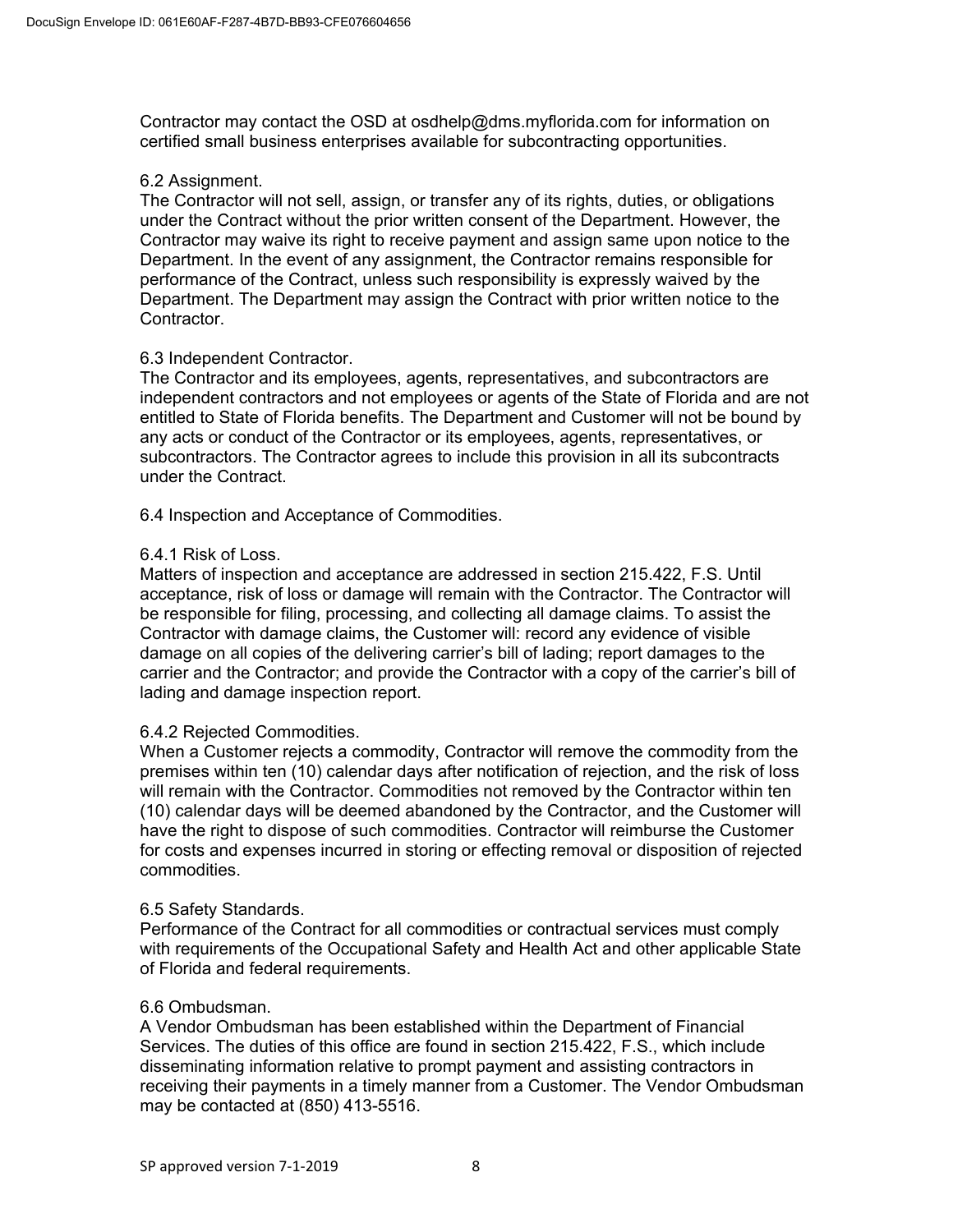## 6.7 Time is of the Essence.

Time is of the essence regarding every obligation of the Contractor under the Contract. Each obligation is deemed material, and a breach of any such obligation (including a breach resulting from untimely performance) is a material breach.

#### 6.8 Waiver.

The delay or failure by the Department or the Customer to exercise or enforce any rights under the Contract will not constitute waiver of such rights.

## 6.9 Modification and Severability.

The Contract may only be modified by written agreement between the Department and the Contractor. Should a court determine any provision of the Contract is invalid, the remaining provisions will not be affected, and the rights and obligations of the Parties will be construed and enforced as if the Contract did not contain the provision held invalid.

## 6.10 Cooperative Purchasing.

Pursuant to their own governing laws, and subject to the agreement of the Contractor, governmental entities that are not Customers may make purchases under the terms and conditions contained herein, if agreed to by Contractor. Such purchases are independent of the Contract between the Department and the Contractor, and the Department is not a party to these transactions. Agencies seeking to make purchases under this Contract are required to follow the requirements of Rule 60A-1.045(5), F.A.C.

## **SECTION 7. LIABILITY AND INSURANCE.**

## 7.1 Workers' Compensation Insurance.

The Contractor shall maintain workers' compensation insurance as required under the Florida Workers' Compensation Law or the workers' compensation law of another jurisdiction where applicable. The Contractor must require all subcontractors to similarly provide workers' compensation insurance for all of the latter's employees. In the event work is being performed by the Contractor under the Contract and any class of employees performing the work is not protected under Workers' Compensation statutes, the Contractor must provide, and cause each subcontractor to provide, adequate insurance satisfactory to the Department, for the protection of employees not otherwise protected.

## 7.2 General Liability Insurance.

The Contractor must secure and maintain Commercial General Liability Insurance, including bodily injury, property damage, products, personal and advertising injury, and completed operations. This insurance must provide coverage for all claims that may arise from performance of the Contract or completed operations, whether by the Contractor or anyone directly or indirectly employed by the Contractor. Such insurance must include the State of Florida as an additional insured for the entire length of the resulting contract. The Contractor is responsible for determining the minimum limits of liability necessary to provide reasonable financial protections to the Contractor and the State of Florida under the resulting contract.

## 7.3 Florida Authorized Insurers.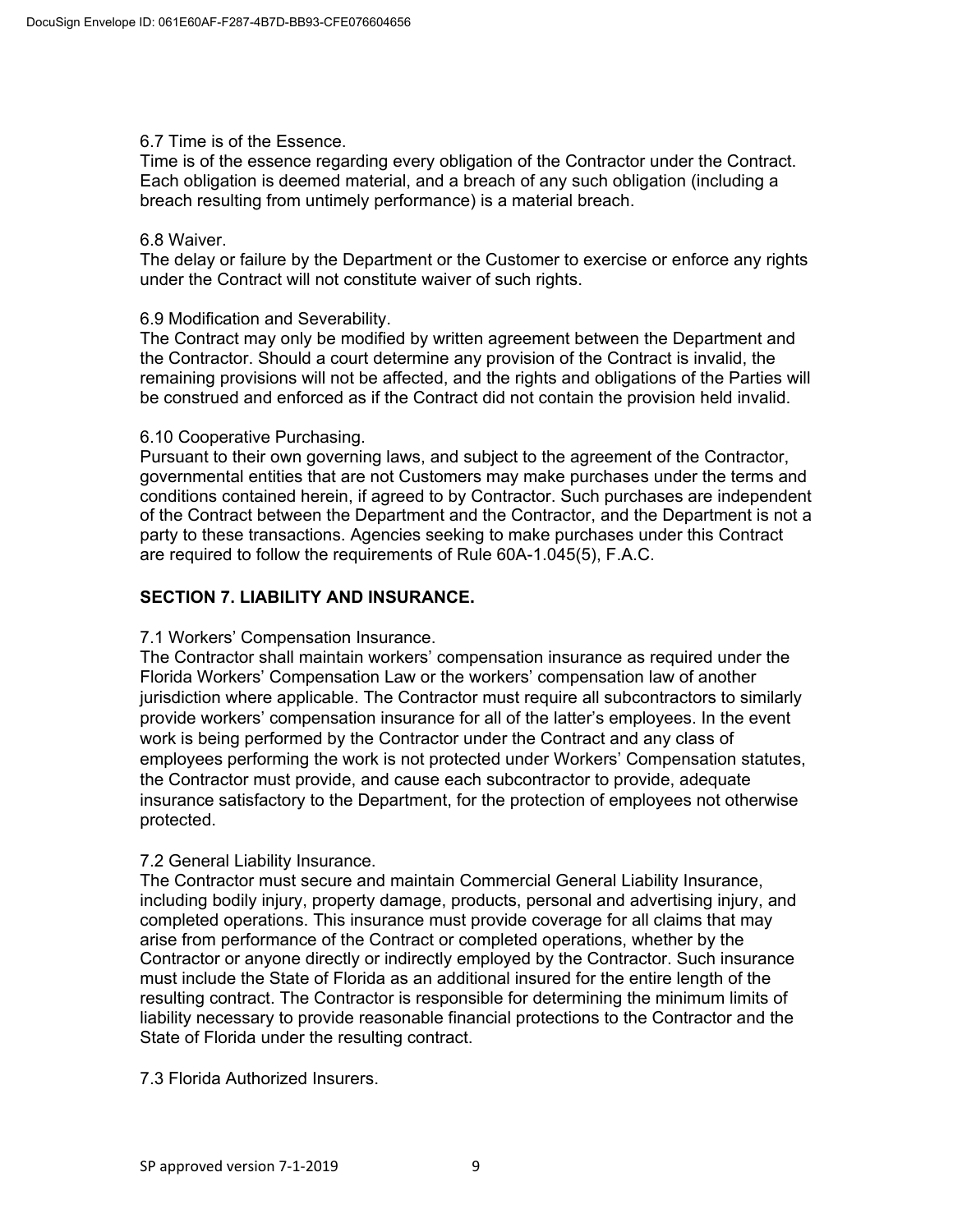All insurance shall be with insurers authorized and eligible to transact the applicable line of insurance business in the State of Florida. The Contractor shall provide Certification(s) of Insurance evidencing that all appropriate coverage is in place and showing the Department to be an additional insured.

## 7.4 Performance Bond.

Unless otherwise prohibited by law, the Department may require the Contractor to furnish, without additional cost to the Department, a performance bond or irrevocable letter of credit or other form of security for the satisfactory performance of work hereunder. The Department shall determine the type and amount of security.

## 7.5 Indemnification.

To the extent permitted by Florida law, the Contractor agrees to indemnify, defend, and hold the Customer and the State of Florida, its officers, employees, and agents harmless from all fines, claims, assessments, suits, judgments, or damages, including consequential, special, indirect, and punitive damages, including court costs and attorney's fees, arising from or relating to violation or infringement of a trademark, copyright, patent, trade secret, or intellectual property right or out of any acts, actions, breaches, neglect, or omissions of the Contractor, its employees, agents, subcontractors, assignees, or delegates related to the Contract, as well as for any determination arising out of or related to the Contract that the Contractor or Contractor's employees, agents, subcontractors, assignees, or delegates are not independent contractors in relation to the Customer. The Contract does not constitute a waiver of sovereign immunity or consent by the Customer or the State of Florida or its subdivisions to suit by third parties. Without limiting this indemnification, the Customer may provide the Contractor (1) written notice of any action or threatened action, (2) the opportunity to take over and settle or defend any such action at Contractor's sole expense, and (3) assistance in defending the action at Contractor's sole expense.

## 7.6 Limitation of Liability.

Unless otherwise specifically enumerated in the Contract or in the purchase order, neither the Department nor the Customer shall be liable for special, indirect, punitive, or consequential damages, including lost data or records (unless the Contract or purchase order requires the Contractor to back-up data or records), even if the Department or Customer has been advised that such damages are possible. Neither the Department nor the Customer shall be liable for lost profits, lost revenue, or lost institutional operating savings. The Department or Customer may, in addition to other remedies available to them at law or equity and upon notice to the Contractor, retain such monies from amounts due Contractor as may be necessary to satisfy any claim for damages, penalties, costs, and the like asserted by or against them. The State may set off any liability or other obligation of the Contractor or its affiliates to the State against any payments due the Contractor under any contract with the State.

## **SECTION 8. PUBLIC RECORDS, TRADE SECRETS, DOCUMENT MANAGEMENT, AND INTELLECTUAL PROPERTY.**

8.1 Public Records.

8.1.1 Termination of Contract.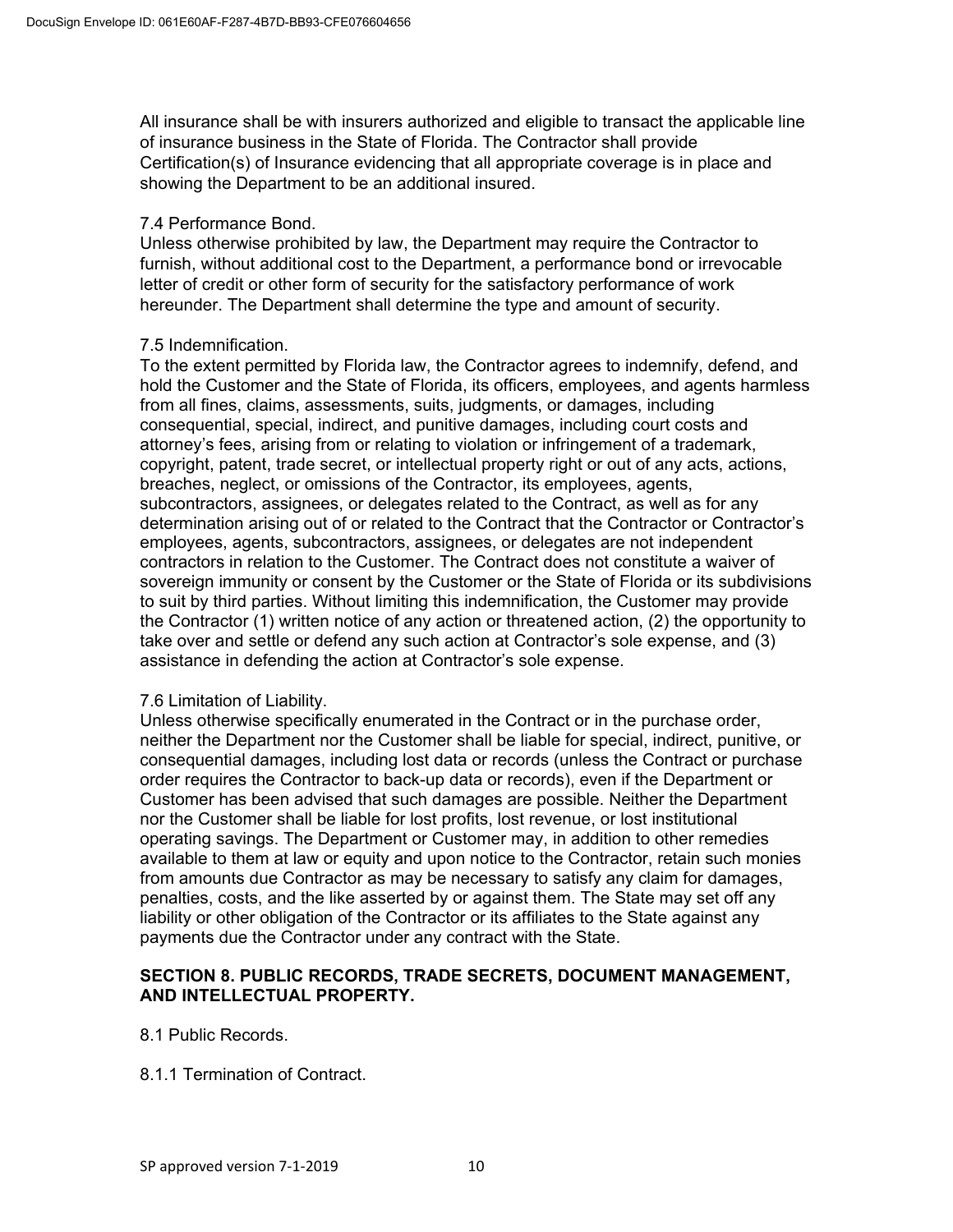The Department may terminate the Contract for refusal by the Contractor to comply with this section by not allowing access to all public records, as defined in Chapter 119, F. S., made or received by the Contractor in conjunction with the Contract.

## 8.1.2 Statutory Notice.

Pursuant to section 119.0701(2)(a), F.S., for contracts for services with a contractor acting on behalf of a public agency, as defined in section 119.011(2), F.S., the following applies:

# **IF THE CONTRACTOR HAS QUESTIONS REGARDING THE APPLICATION OF CHAPTER 119, FLORIDA STATUTES, TO THE CONTRACTOR'S DUTY TO PROVIDE PUBLIC RECORDS RELATING TO THIS CONTRACT, CONTACT THE CUSTODIAN OF PUBLIC RECORDS AT THE TELEPHONE NUMBER, EMAIL ADDRESS, AND MAILING ADDRESS PROVIDED IN THE RESULTING CONTRACT OR PURCHASE ORDER.**

Pursuant to section 119.0701(2)(b), F.S., for contracts for services with a contractor acting on behalf of a public agency as defined in section 119.011(2), F.S., the Contractor shall:

(a) Keep and maintain public records required by the public agency to perform the service.

(b) Upon request from the public agency's custodian of public records, provide the public agency with a copy of the requested records or allow the records to be inspected or copied within a reasonable time at a cost that does not exceed the cost provided in Chapter 119, F.S., or as otherwise provided by law.

(c) Ensure that public records that are exempt or confidential and exempt from public records disclosure are not disclosed except as authorized by law for the duration of the Contract term and following the completion of the Contract if the Contractor does not transfer the records to the public agency.

(d) Upon completion of the Contract, transfer, at no cost, to the public agency all public records in possession of the Contractor or keep and maintain public records required by the public agency to perform the service. If the Contractor transfers all public records to the public agency upon completion of the Contract, the Contractor shall destroy any duplicate public records that are exempt or confidential and exempt from public records disclosure requirements. If the Contractor keeps and maintains public records upon completion of the Contract, the Contractor shall meet all applicable requirements for retaining public records. All records stored electronically must be provided to the public agency, upon request from the public agency's custodian of public records, in a format that is compatible with the information technology systems of the public agency.

8.2 Protection of Trade Secrets or Otherwise Confidential Information.

8.2.1 Contractor Designation of Trade Secrets or Otherwise Confidential Information. If the Contractor considers any portion of materials to be trade secret under section 688.002 or 812.081, F.S., or otherwise confidential under Florida or federal law, the Contractor must clearly designate that portion of the materials as trade secret or otherwise confidential when submitted to the Department. The Contractor will be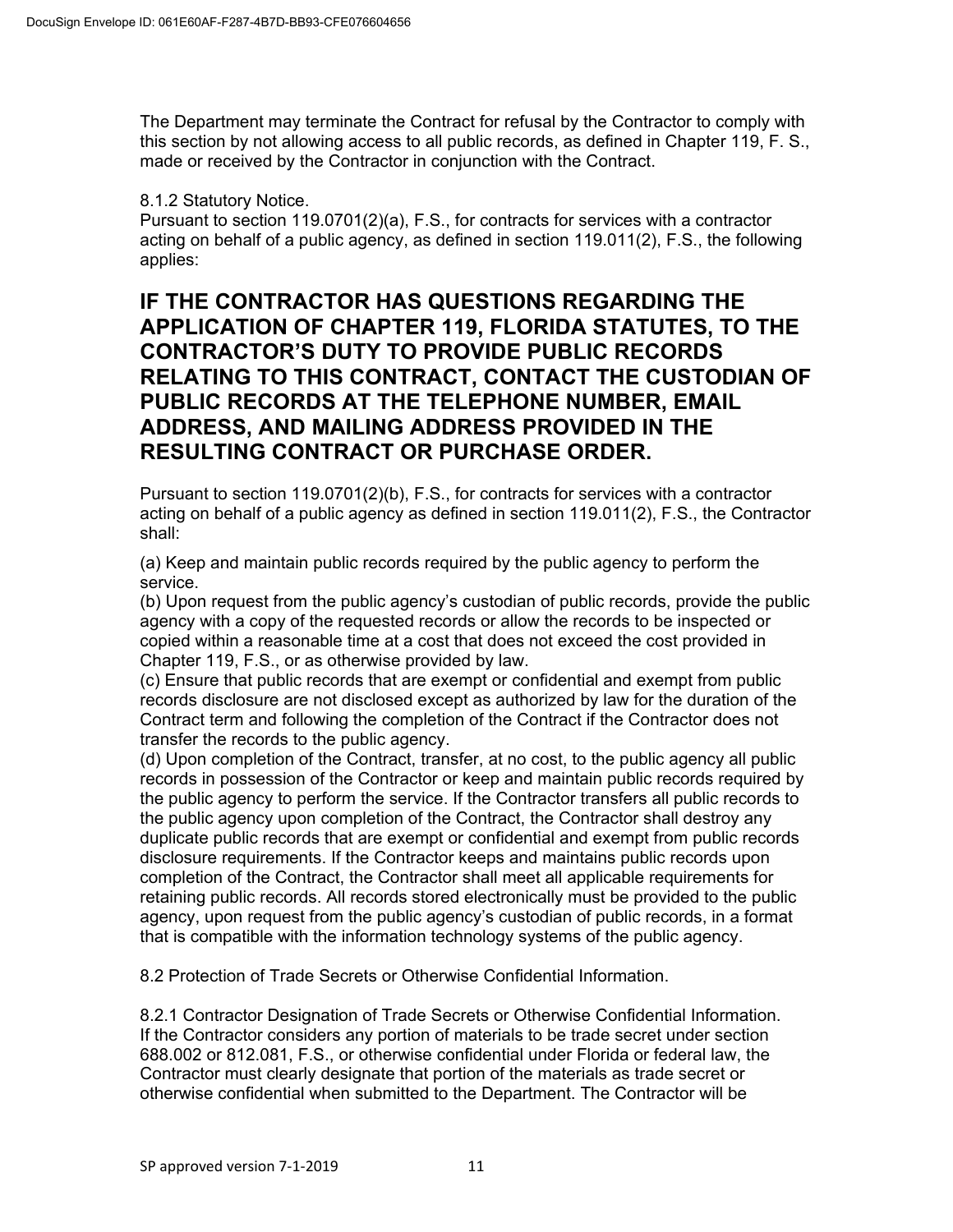responsible for responding to and resolving all claims for access to Contract-related materials it has designated trade secret or otherwise confidential.

#### 8.2.2 Public Records Requests.

If the Department receives a public records request for materials designated by the Contractor as trade secret or otherwise confidential under Florida or federal law, the Contractor will be responsible for taking the appropriate legal action in response to the request. If the Contractor fails to take appropriate and timely action to protect the materials designated as trade secret or otherwise confidential, the Department will provide the materials to the requester.

## 8.2.3 Indemnification Related to Confidentiality of Materials.

The Contractor will protect, defend, indemnify, and hold harmless the Department for claims, costs, fines, and attorney's fees arising from or relating to its designation of materials as trade secret or otherwise confidential.

#### 8.3 Document Management.

The Contractor must retain sufficient documentation to substantiate claims for payment under the Contract and all other records, electronic files, papers, and documents that were made in relation to this Contract. The Contractor must retain all documents related to the Contract for five (5) years after expiration of the Contract or, if longer, the period required by the General Records Schedules maintained by the Florida Department of State available at the Department of State's Records Management website.

#### 8.4 Intellectual Property.

## 8.4.1 Ownership.

Unless specifically addressed otherwise in the Contract, the State of Florida shall be the owner of all intellectual property rights to all property created or developed in connection with the Contract.

## 8.4.2 Patentable Inventions or Discoveries.

Any inventions or discoveries developed in the course, or as a result, of services in connection with the Contract that are patentable pursuant to 35 U.S.C. § 101 are the sole property of the State of Florida. Contractor must inform the Customer of any inventions or discoveries developed or made through performance of the Contract, and such inventions or discoveries will be referred to the Florida Department of State for a determination on whether patent protection will be sought. The State of Florida will be the sole owner of all patents resulting from any invention or discovery made through performance of the Contract.

## 8.4.3 Copyrightable Works.

Contractor must notify the Department or State of Florida of any publications, artwork, or other copyrightable works developed in connection with the Contract. All copyrights created or developed through performance of the Contract are owned solely by the State of Florida.

## **SECTION 9. DATA SECURITY.**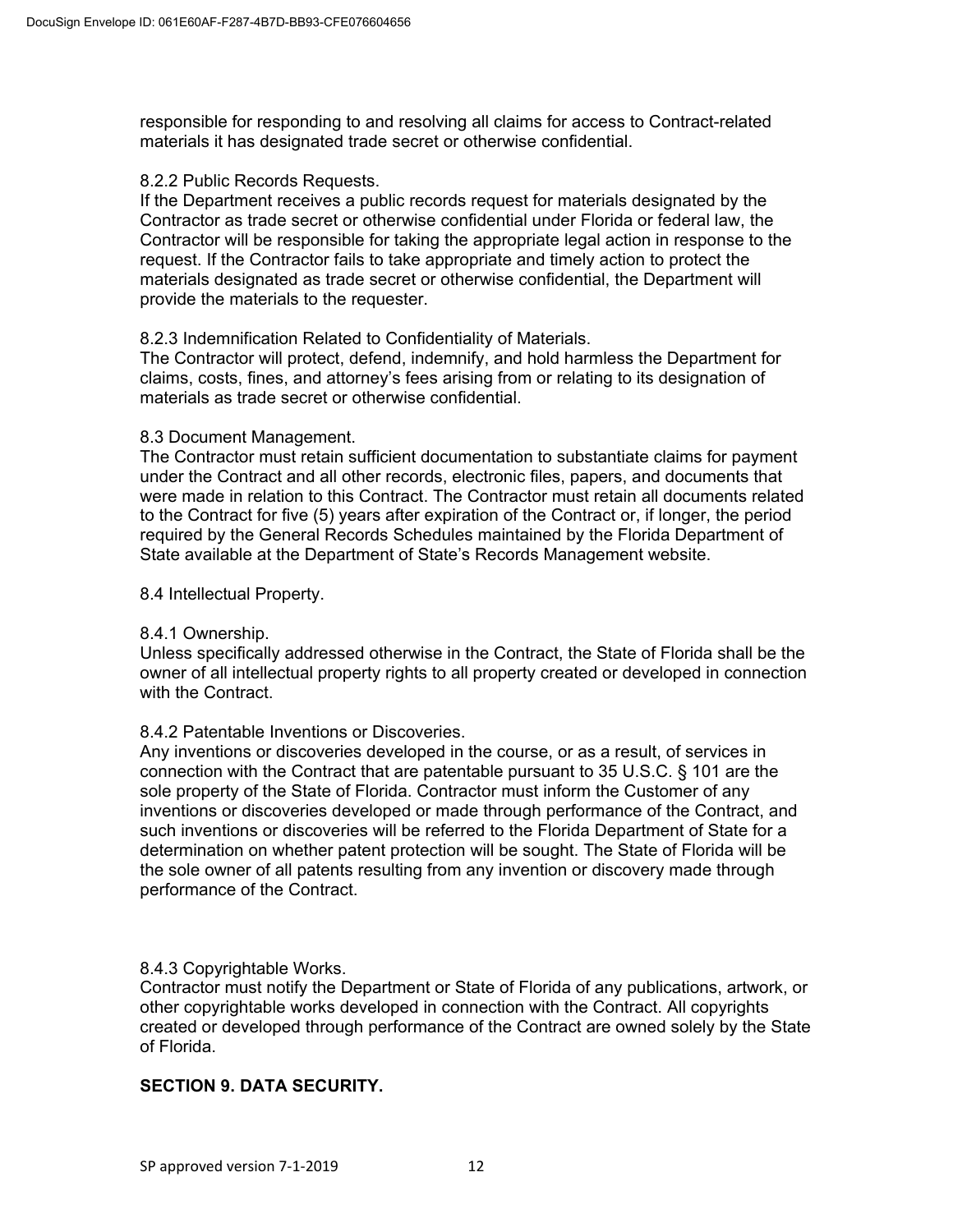The Contractor will maintain the security of State of Florida data including, but not limited to, maintaining a secure area around any displayed visible data and ensuring data is stored and secured when not in use. The Contractor and subcontractors will not perform any of the services from outside of the United States, and the Contractor will not allow any State of Florida data to be sent by any medium, transmitted, or accessed outside the United States due to Contractor's action or inaction. In the event of a security breach involving State of Florida data, the Contractor shall give notice to the Customer and the Department within one business day. "Security breach" for purposes of this section will refer to a confirmed event that compromises the confidentiality, integrity, or availability of data. Once a data breach has been contained, the Contractor must provide the Department with a post-incident report documenting all containment, eradication, and recovery measures taken. The Department reserves the right in its sole discretion to enlist a third party to audit Contractor's findings and produce an independent report, and the Contractor will fully cooperate with the third party. The Contractor will also comply with all HIPAA requirements and any other state and federal rules and regulations regarding security of information.

## **SECTION 10. GRATUITIES, LOBBYING, AND COMMUNICATIONS.**

## 10.1 Gratuities.

The Contractor will not, in connection with this Contract, directly or indirectly (1) offer, give, or agree to give anything of value to anyone as consideration for any State of Florida officer's or employee's decision, opinion, recommendation, vote, other exercise of discretion, or violation of a known legal duty, or (2) offer, give, or agree to give to anyone anything of value for the benefit of, or at the direction or request of, any State of Florida officer or employee.

#### 10.2 Lobbying.

In accordance with sections 11.062 and 216.347, F.S., Contract funds are not to be used for the purpose of lobbying the Legislature, the judicial branch, or the Department. Pursuant to section 287.058(6), F.S., the Contract does not prohibit the Contractor from lobbying the executive or legislative branch concerning the scope of services, performance, term, or compensation regarding the Contract after the Contract is executed and during the Contract term.

10.3 Communications.

#### 10.3.1 Contractor Communication or Disclosure.

The Contractor shall not make any public statements, press releases, publicity releases, or other similar communications concerning the Contract or its subject matter or otherwise disclose or permit to be disclosed any of the data or other information obtained or furnished in compliance with the Contract, without first notifying the Customer's Contract Manager and securing the Customer's prior written consent.

#### 10.3.2 Use of Customer Statements.

The Contractor shall not use any statement attributable to the Customer or its employees for the Contractor's promotions, press releases, publicity releases, marketing, corporate communications, or other similar communications, without first notifying the Customer's Contract Manager and securing the Customer's prior written consent.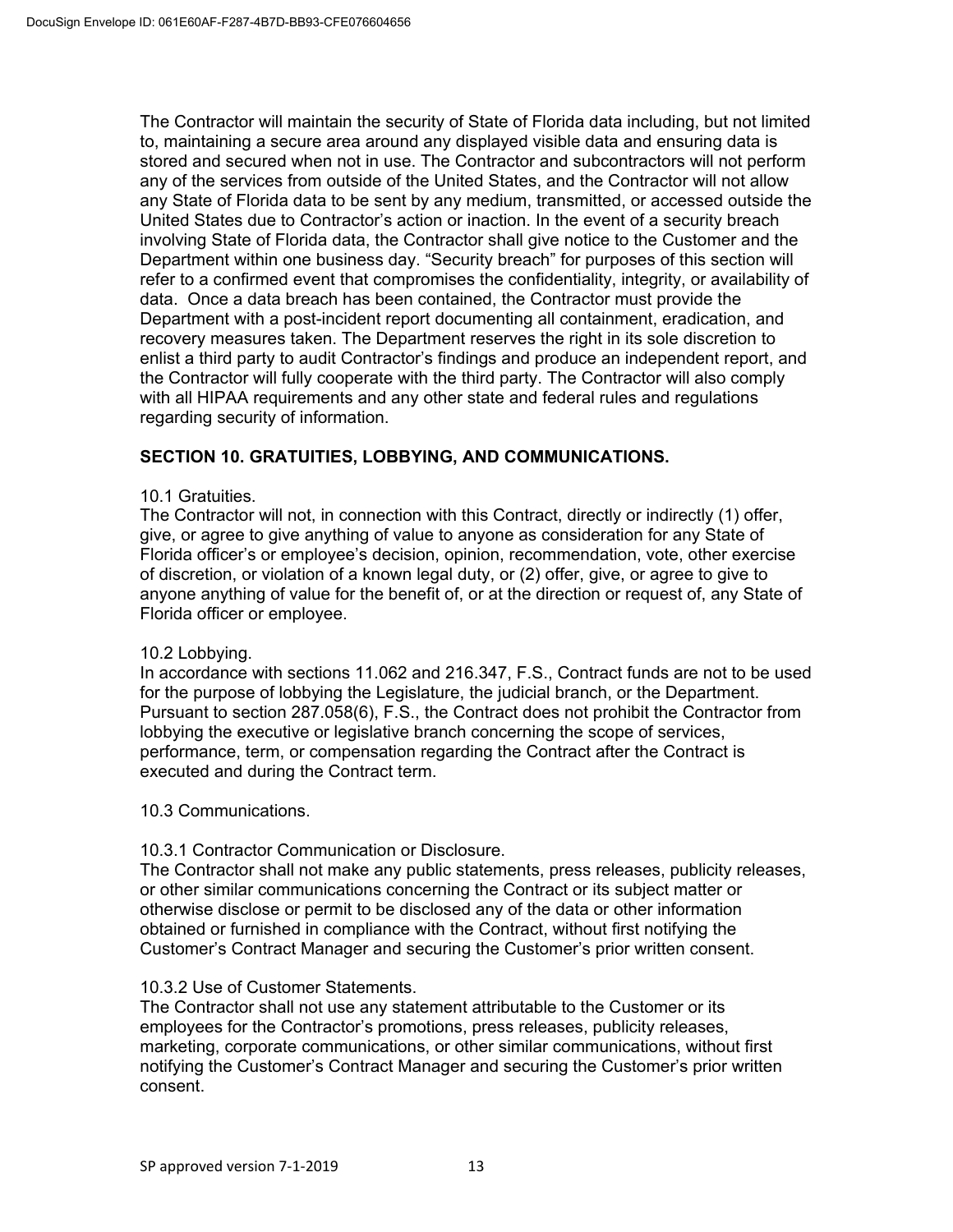## **SECTION 11. CONTRACT MONITORING.**

## 11.1 Performance Standards.

The Contractor agrees to perform all tasks and provide deliverables as set forth in the Contract. The Department and the Customer will be entitled at all times, upon request, to be advised as to the status of work being done by the Contractor and of the details thereof.

11.2 Performance Deficiencies and Financial Consequences of Non-Performance.

## 11.2.1 Proposal of Corrective Action Plan.

In addition to the processes set forth in the Contract (e.g., service level agreements), if the Department or Customer determines that there is a performance deficiency that requires correction by the Contractor, then the Department or Customer will notify the Contractor. The correction must be made within a time-frame specified by the Department or Customer. The Contractor must provide the Department or Customer with a corrective action plan describing how the Contractor will address all performance deficiencies identified by the Department or Customer.

11.2.2 Retainage for Unacceptable Corrective Action Plan or Plan Failure. If the corrective action plan is unacceptable to the Department or Customer, or implementation of the plan fails to remedy the performance deficiencies, the Department or Customer will retain ten percent (10%) of the total invoice amount. The retainage will be withheld until the Contractor resolves the performance deficiencies. If the performance deficiencies are resolved, the Contractor may invoice the Department or Customer for the retained amount. If the Contractor fails to resolve the performance deficiencies, the retained amount will be forfeited to compensate the Department or Customer for the performance deficiencies.

11.3 Performance Delay.

## 11.3.1 Notification.

The Contractor will promptly notify the Department or Customer upon becoming aware of any circumstances that may reasonably be expected to jeopardize the timely and successful completion (or delivery) of any commodity or contractual service. The Contractor will use commercially reasonable efforts to avoid or minimize any delays in performance and will inform the Department or the Customer of the steps the Contractor is taking or will take to do so, and the projected actual completion (or delivery) time. If the Contractor believes a delay in performance by the Department or the Customer has caused or will cause the Contractor to be unable to perform its obligations on time, the Contractor will promptly so notify the Department and use commercially reasonable efforts to perform its obligations on time notwithstanding the Department's delay.

## 11.3.2 Liquidated Damages.

The Contractor acknowledges that delayed performance will damage the DepartmentCustomer, but by their nature such damages are difficult to ascertain. Accordingly, the liquidated damages provisions stated in the Contract documents will apply. Liquidated damages are not intended to be a penalty and are solely intended to compensate for damages.

11.4 Force Majeure, Notice of Delay, and No Damages for Delay.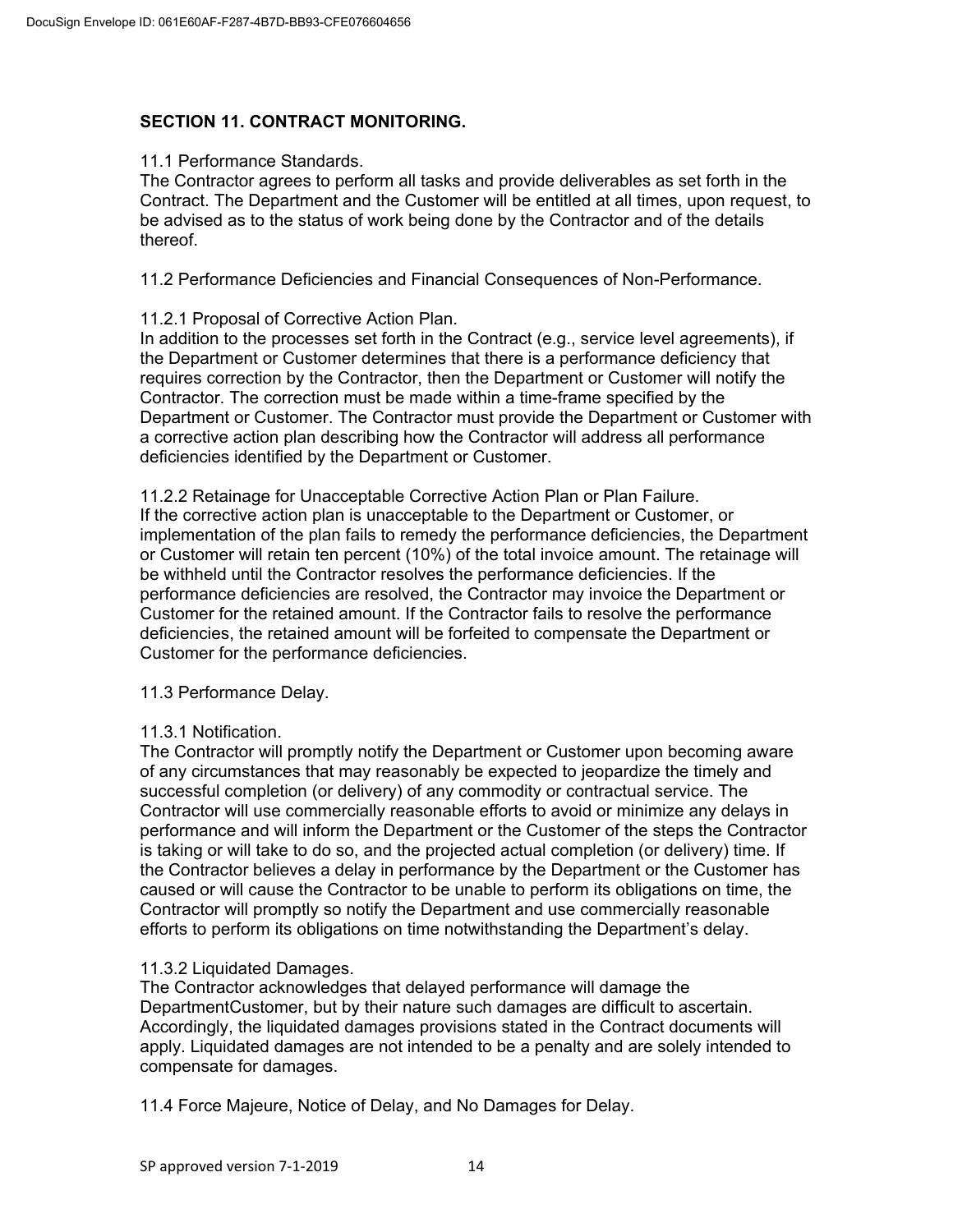The Contractor will not be responsible for delay resulting from its failure to perform if neither the fault nor the negligence of the Contractor or its employees or agents contributed to the delay, and the delay is due directly to fire, explosion, earthquake, windstorm, flood, radioactive or toxic chemical hazard, war, military hostilities, terrorism, civil emergency, embargo, riot, strike, violent civil unrest, or other similar cause wholly beyond the Contractor's reasonable control, or for any of the foregoing that affect subcontractors or suppliers if no alternate source of supply is available to the Contractor. The foregoing does not excuse delay which could have been avoided if the Contractor implemented any risk mitigation required by the Contract. In case of any delay the Contractor believes is excusable, the Contractor will notify the Department in writing of the delay or potential delay and describe the cause of the delay either (1) within ten (10) calendar days after the cause that created or will create the delay first arose, if the Contractor could reasonably foresee that a delay could occur as a result, or (2) if delay is not reasonably foreseeable, within five (5) calendar days after the date the Contractor first had reason to believe that a delay could result. The foregoing will constitute the Contractor's sole remedy or excuse with respect to delay. Providing notice in strict accordance with this paragraph is a condition precedent to such remedy. No claim for damages will be asserted by the Contractor. The Contractor will not be entitled to an increase in the Contract price or payment of any kind from the Department for direct, indirect, consequential, impact or other costs, expenses or damages, including but not limited to costs of acceleration or inefficiency, arising because of delay, disruption, interference, or hindrance from any cause whatsoever. If performance is suspended or delayed, in whole or in part, due to any of the causes described in this paragraph, after the causes have ceased to exist the Contractor will perform at no increased cost, unless the Department determines, in its sole discretion, that the delay will significantly impair the value of the Contract to the State of Florida or to Customers, in which case the Department may (1) accept allocated performance or deliveries from the Contractor, provided that the Contractor grants preferential treatment to Customers and the Department with respect to commodities or contractual services subjected to allocation, or (2) purchase from other sources (without recourse to and by the Contractor for the related costs and expenses) to replace all or part of the commodity or contractual services that are the subject of the delay, which purchases may be deducted from the Contract quantity, or (3) terminate the Contract in whole or in part.

## **SECTION 12. CONTRACT AUDITS.**

## 12.1 Performance or Compliance Audits.

The Department may conduct or have conducted performance and/or compliance audits of the Contractor and subcontractors as determined by the Department. The Department may conduct an audit and review all the Contractor's and subcontractors' data and records that directly relate to the Contract. To the extent necessary to verify the Contractor's fees and claims for payment under the Contract, the Contractor's agreements or contracts with subcontractors, partners, or agents of the Contractor, pertaining to the Contract, may be inspected by the Department upon fifteen (15) calendar days' notice, during normal working hours and in accordance with the Contractor's facility access procedures where facility access is required. Release statements from its subcontractors, partners, or agents are not required for the Department or its designee to conduct compliance and performance audits on any of the Contractor's contracts relating to this Contract. The Inspector General, in accordance with section 5.6, the State of Florida's Chief Financial Officer, the Office of the Auditor General also have authority to perform audits and inspections.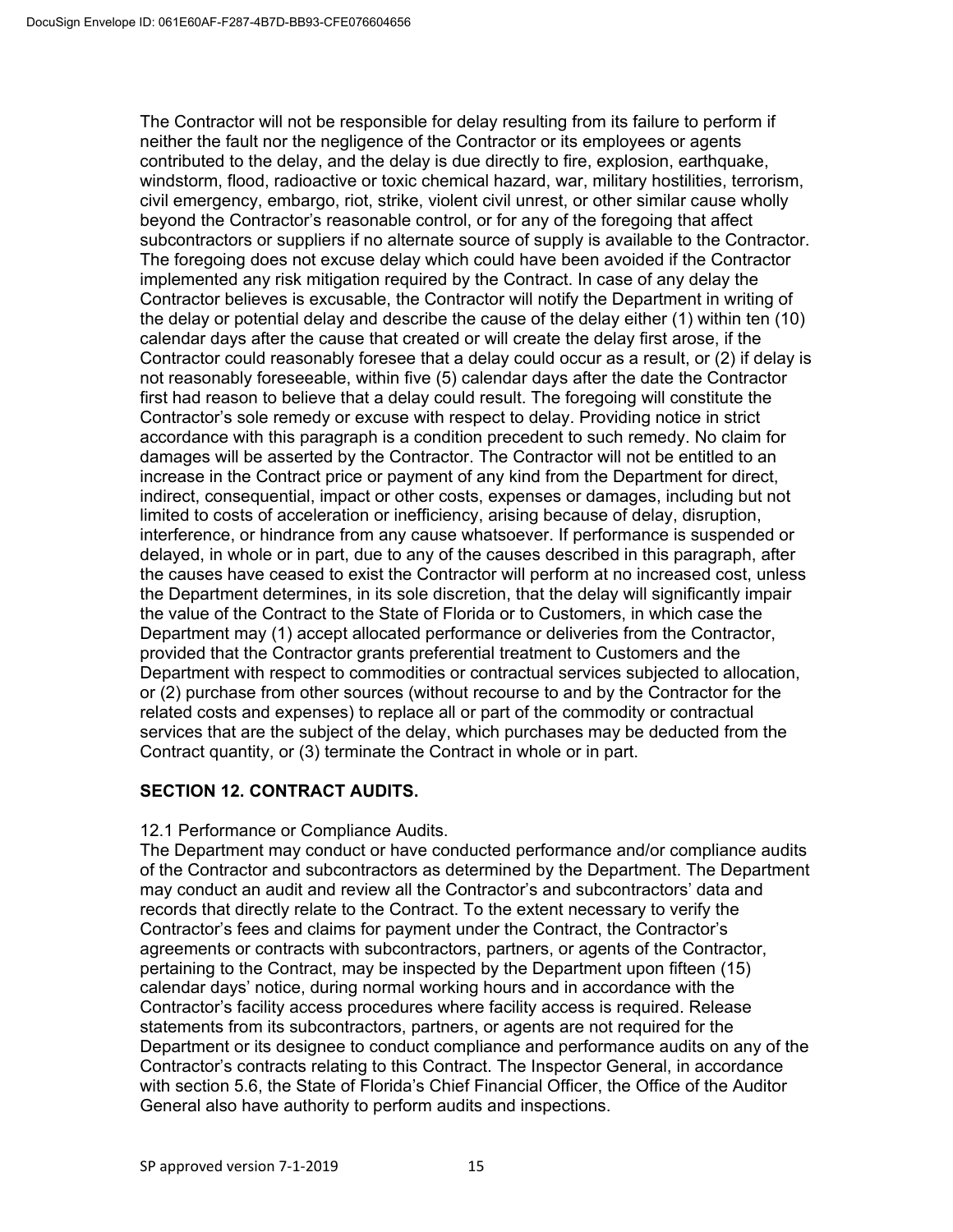#### 12.2 Payment Audit.

Records of costs incurred under terms of the Contract will be maintained in accordance with section 8.3 of these Special Contract Conditions. Records of costs incurred will include the Contractor's general accounting records, together with supporting documents and records of the Contractor and all subcontractors performing work, and all other records of the Contractor and subcontractors considered necessary by the Department, the State of Florida's Chief Financial Officer, or the Office of the Auditor General.

## **SECTION 13. BACKGROUND SCREENING AND SECURITY.**

## 13.1 Background Check.

The Department or Customer may require the Contractor to conduct background checks of its employees, agents, representatives, and subcontractors as directed by the Department or Customer. The cost of the background checks will be borne by the Contractor. The Department or Customer may require the Contractor to exclude the Contractor's employees, agents, representatives, or subcontractors based on the background check results. In addition, the Contractor must ensure that all persons have a responsibility to self-report to the Contractor within three (3) calendar days any arrest for any disqualifying offense. The Contractor must notify the Contract Manager within twenty-four (24) hours of all details concerning any reported arrest. Upon the request of the Department or Customer, the Contractor will re-screen any of its employees, agents, representatives, and subcontractors during the term of the Contract.

## 13.2 E-Verify.

The Contractor must use the U.S. Department of Homeland Security's E-Verify system to verify the employment eligibility of all new employees hired during the term of the Contract for the services specified in the Contract. The Contractor must also include a requirement in subcontracts that the subcontractor must utilize the E-Verify system to verify the employment eligibility of all new employees hired by the subcontractor during the Contract term. In order to implement this provision, the Contractor must provide a copy of its DHS Memorandum of Understanding (MOU) to the Contract Manager within five (5) calendar days of Contract execution. If the Contractor is not enrolled in DHS E-Verify System, it will do so within five (5) calendar days of notice of Contract award and provide the Contract Manager a copy of its MOU within five (5) calendar days of Contract execution. The link to E-Verify is https://www.uscis.gov/e-verify. Upon each Contractor or subcontractor new hire, the Contractor must provide a statement within five (5) calendar days to the Contract Manager identifying the new hire with its E-Verify case number.

#### 13.3 Disqualifying Offenses.

If at any time it is determined that a person has been found guilty of a misdemeanor or felony offense as a result of a trial or has entered a plea of guilty or nolo contendere, regardless of whether adjudication was withheld, within the last six (6) years from the date of the court's determination for the crimes listed below, or their equivalent in any jurisdiction, the Contractor is required to immediately remove that person from any position with access to State of Florida data or directly performing services under the Contract. The disqualifying offenses are as follows:

(a) Computer related crimes;

(b) Information technology crimes;